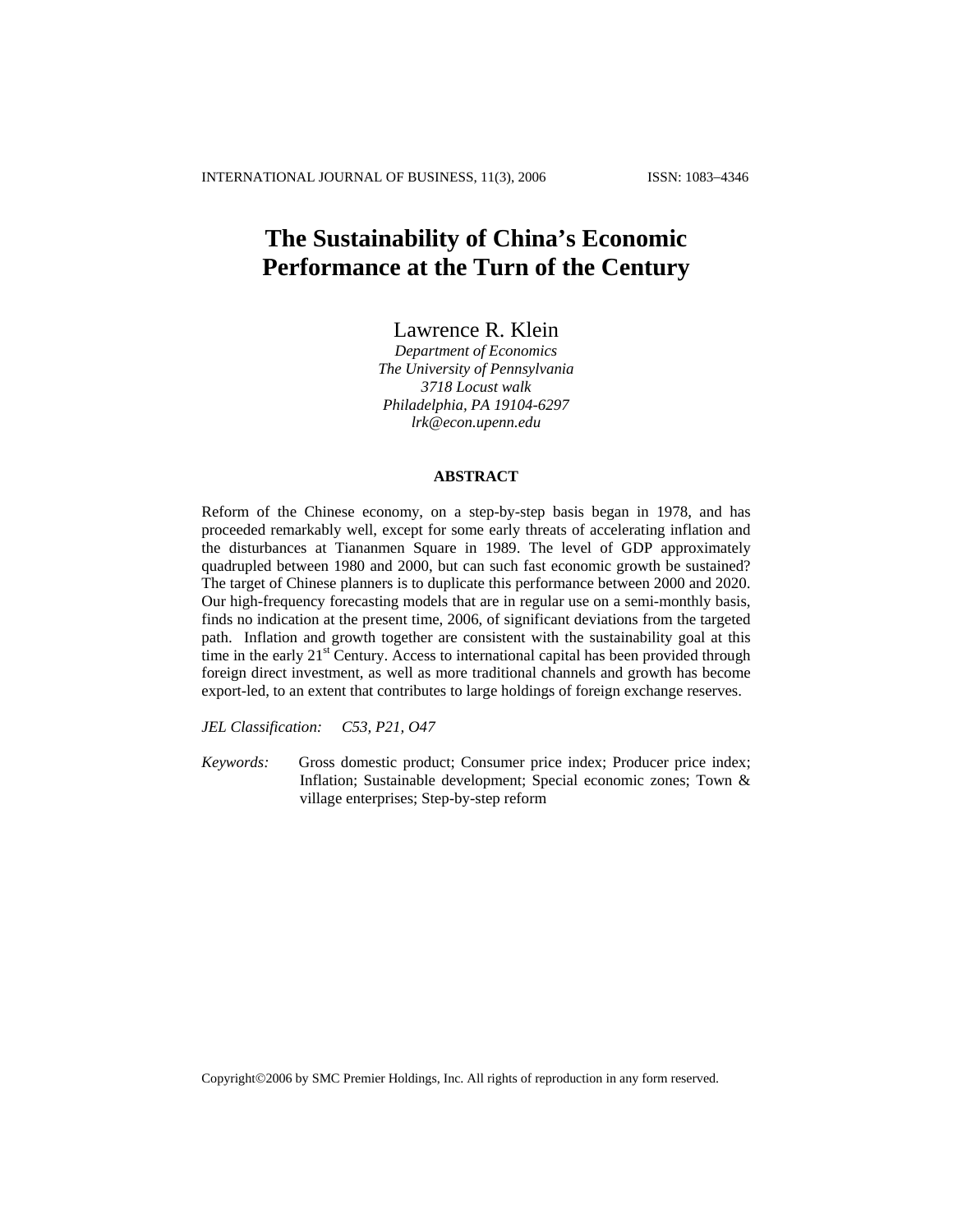### **I. INTRODUCTION**

In Adam Smith's *Wealth of Nations*, the wise Scotsman recognized that China was once a wealthy country on the scale of world-class economic comparisons. In late  $13<sup>th</sup>$ century, Marco Polo documented remarkable economic achievement in China, but Smith noted that there were few significant or protracted gains since that time, as shown by Angus Maddison's flat graphs of the time series curve of China's GDP per capita. From late  $20<sup>th</sup>$  Century, the pattern is remarkably different. It is well recognized at the present time, but I doubt that any respectable analysis during the cultural revolution or soon after could have foreseen the breathtaking magnitude of advance that has captured the imagination of economists, business leaders, political authorities; or almost any kind of intellectual.

When I led a team of economists on behalf of the Committee on Scholarly Communication with the People's Republic of China (CSCPRC) to China in autumn 1979, in order to establish intellectual interchange between economists East and West, we may have known that something exciting and significant was taking place, but no one in that group could have anticipated what is taking place today.

We talked with village and provincial statisticians at each of our stopovers and learned about livestock counts, grain harvests (from highway traffic running across cut stalks strewn over the road), archeological digs, battle stories, and other aspects totally unrelated to what could be seen ahead in a few years and (growing) today.

I and some of my colleagues came away from that 1979 visit impressed and interested in trying to improve the level of economic understanding in China through arranging basic classes, in China and in the United States, with the support coming from the Ford Foundation.

Many future developments were planned:

- 1. Professor Lawrence Lau and I proposed a full summer's seminar in econometrics, fundamentally introducing that branch of the subject from an expanded team of specialists, participating in what turned out to be an extremely successful program in 1980, at the Summer Palace in Beijing.
- 2. Our colleague, Irving Kravis, had collected nearly 100 basic price quotations while moving about the country in 1979. From this collection, he was able to include China in the PENN World Tables of more than 100 countries in valuations at Purchasing Power Parity prices (PPP) which have become the standard for large-scale cross-country comparisons. Professor Kravis' initial estimates placed China at 12.3% of US estimates of real GDP, per capita in 1975, approximately at the level of the Philippines, and double that of India.

Chinese economists complained that Kravis' estimates were too high, not wanting to appear so rich as to be denied access to international loans at preferential interest rates.

Economists, including some China specialists, have charged that China has exaggerated her estimates of GDP, but I deny that claim. Some of those who make it, now find themselves complaining that China is growing too fast, becoming too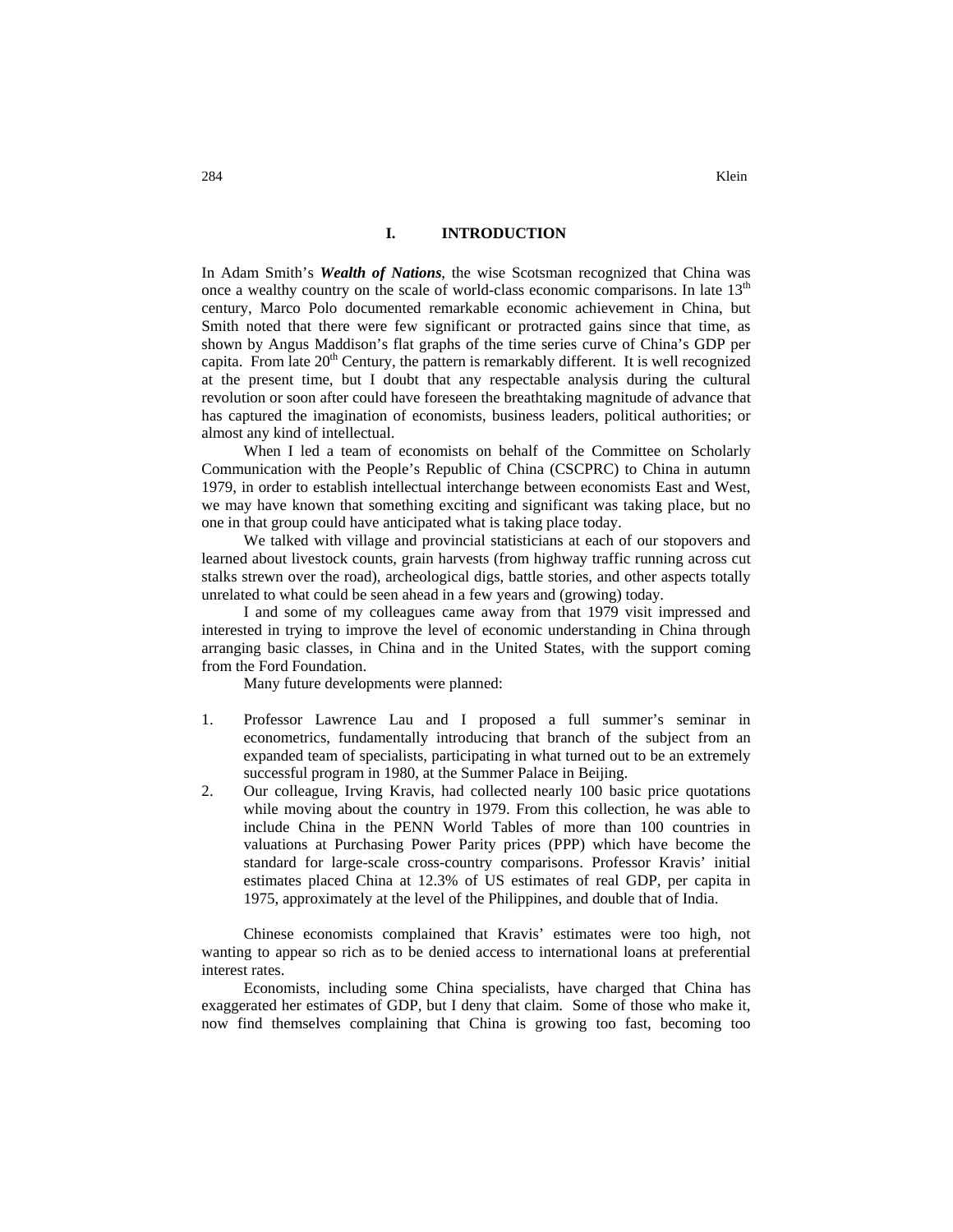prominent in the world economy, and absorbing too much of critical world supplies of basic materials.

Many astute Chinese economists also failed to see just how powerful China was to become in a short period of time. Pu Shan, who was an outstanding economics student at the University of Michigan and later was granted a Ph.D. at Harvard, returned to China in 1949 to devote his efforts to the development of the country, in which he had deep faith. When he came to see me, after econometrics lectures in the Summer Palace in 1980 and took me to his office as Dean of the Graduate School of the Chinese Academy of Social Sciences in a chauffeur-driven car, I remarked casually to him, "How long will we have to wait before ordinary citizens in China will have their own cars and drive them personally?" He smiled and replied, "Not in our lifetimes."

The outstanding Chinese economist, who helped to lead his cherished country into World Bank membership and was involved in many economic-diplomatic steps leading to reform, could not perceive the speed and magnitude of the transformation that was to occur soon after the start of reform. He wanted reform to succeed, but like so many of his fellow economists, could not foresee the order of magnitude of the change process.

In the present group of papers by Maddison, Chow, Perkins, and myself, we could see that China was moving forward, economically, but not at such unusual speed. It is undoubtedly true that no country in eras of recorded performance has reached such heights and kept the progress going, year-after-year, for almost three decades, with no end in sight. It is the idea of the present paper to examine key aspects of sustainability of China's march forward.

In a few words, Adam Smith recognized China's economic position through the findings of Marco Polo, which put us, as readers, near Angus Maddison's starting point, 1300. No significant improvement appears until the second half of the twentieth century. Irving Kravis' early estimate in numerical terms, was perhaps the first realization that something very large was just beginning. Many economists, including his close colleagues, Alan Heston and Robert Summers, leaned toward smaller, though still impressive valuations for China. Many Western or Westernized economists now think that the official figures, which are only slightly lower than those of Kravis, are overstated, but I am going to make two arguments in favor of the believability of the official numbers. The critics seem to ignore the well-established fact that every country in the world produces estimates that contain known errors since there are alternative ways of estimating a country's GDP, or other well-defined aggregate, that contain uncertainties amounting to as much as one, two, or three percent of the published figures. GDP, for example, may be defined and estimated as total

final purchases (the demand side) value added (the supply side) or factor payments (also the supply side)

Most respectable statistical offices publish estimates of a statistical discrepancy. For the United States, at times this error term has been as large as \$200 billion. Sometimes it is positive and sometimes negative. It fluctuates a great deal and is certainly not random or trivial.<sup>1</sup> A second error source arises from the fact that most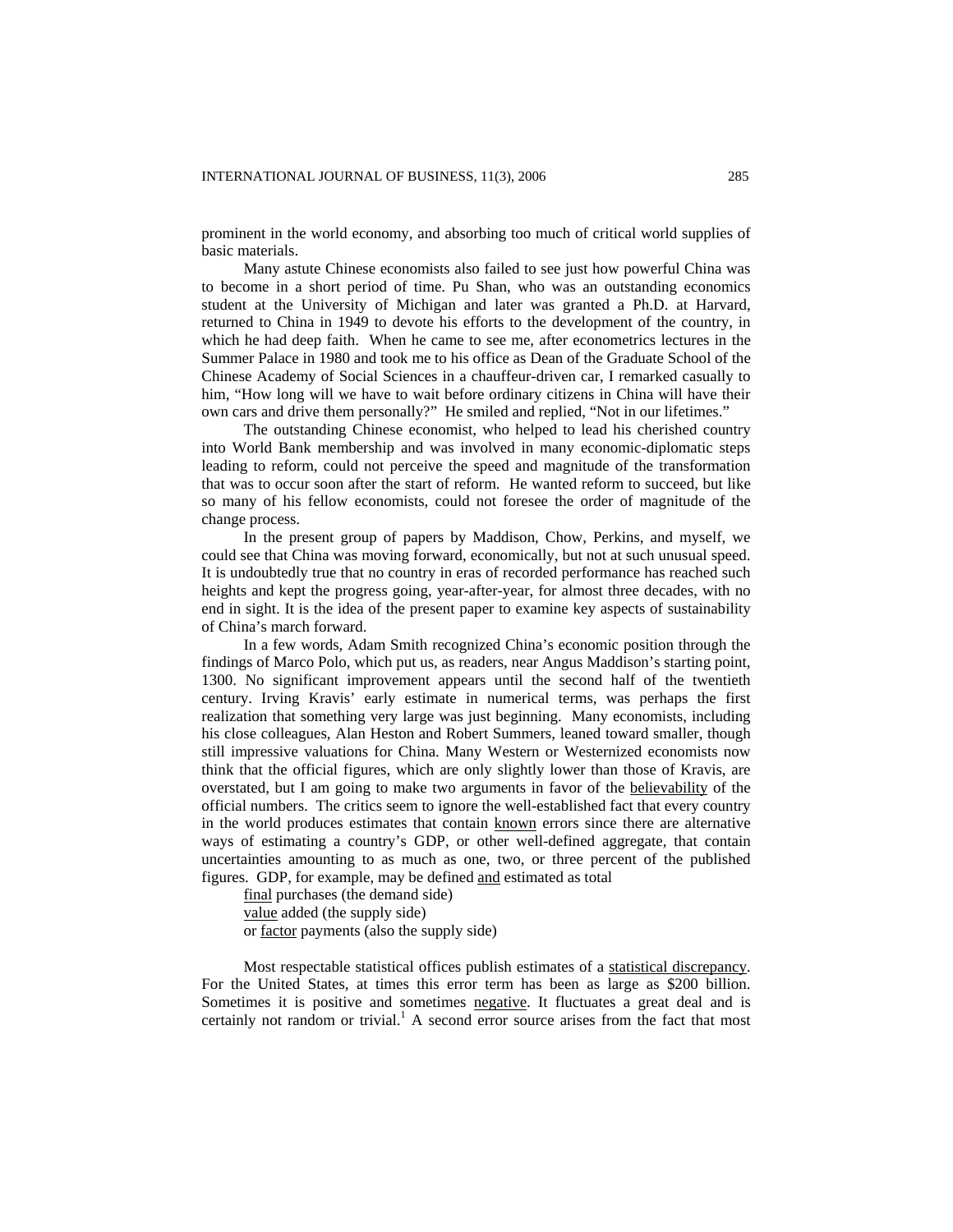components of GDP are assembled in value terms that must be adjusted by price deflators in order to compile real GDP, the essential magnitude to be examined.

The United States, for example, has altered price deflators for specific changes in goods and services that make up the total GDP. Over the years this, has been done for such things as improved motor car features (optional equipment, at first like automatic transmissions), improved health care services, and most recently, improved electronic devices. The Boskin Committee added more than a full point to the growth rate of the US GDP by changing the price deflators – asserting that they overstated inflation.<sup>2</sup>

For corresponding treatment of China's GDP, I and Chinese visiting scholars at the University of Pennsylvania, estimated the "true cost-of-living", as a theoretical concept that is more inclusive than the piece-meal approach of the Boskin Committee.<sup>3</sup>

Anyway one looks at the issues associated with China's economic growth, the result has been overwhelming and raised fearful outcries by competitors in advanced countries. It is hardly likely to cease in the short run. This paper is about sustainability. How long is it likely to last?

#### **II. FEATURES OF THE CHINESE ECONOMY, 1978-2005**

It is useful to point out that two major socialist-planned economies made the transition from plan to market at about the same time. Although China started as early as 1978, Russia, as part of the Soviet Union, did not get involved on a large scale until the break up of the Soviet Union, starting in 1989; however, the Soviet policies known as Glasnost and Perestroika were started at about the same time as the Chinese reform process and had the option, even the active encouragement, of adopting the Chinese pattern, but gave in to the pressure of some Western economists who argued for "Shock Therapy", which sought early and widespread opening up of market systems, only to send Russia and many Soviet republics into unstructured reform. Russia, itself, went through a large scale recession, even deeper than the Great Depression of the United States during the 1930s. Many excuses were raised that Russia could not have adopted the Chinese approach, which became known as "step-by-step" gradualism towards a market system with Chinese characteristics. Instead of attempting to open markets, with very little guidance and without erection of some market institutions, in the manner of Chinese reforms, market-based processes were hastily urged on Russia at the time by the pure advocates of laissez-faire.

Some of the main steps in the gradual Chinese approach were:

- (i) land reform
- (ii) town and village enterprises (TVE)
- (iii) special economic zones (SEZ)
- (iv) population control
- (v) exchange control
- (vi) western economic education
- (vii)foreign direct investment (FDI)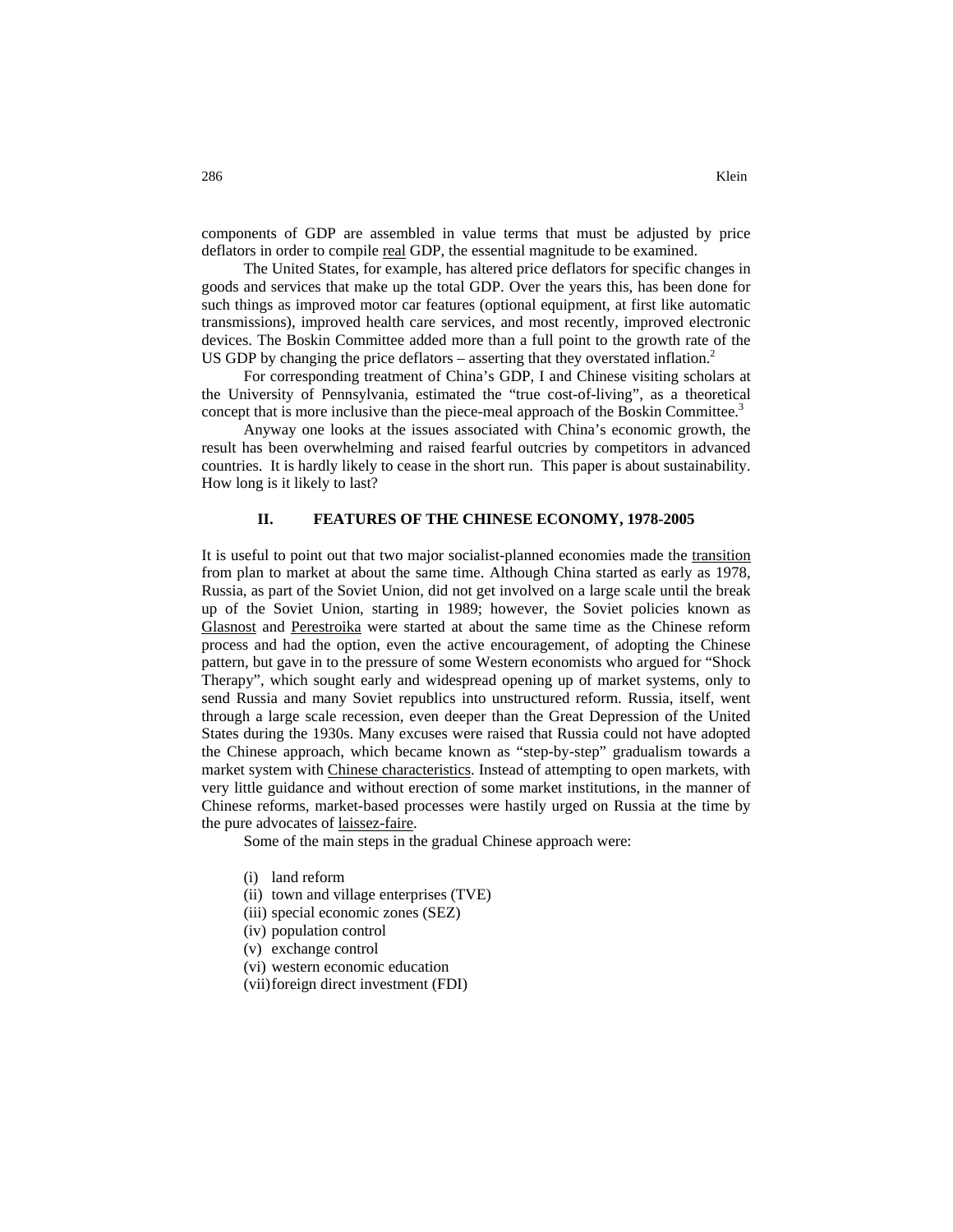(i) On China's coming out of the cultural revolution, it was evident to Western economists that agriculture was backward, subject to food shortages and in need of immediate reform in order that food supply should not be a fatal stumbling block in the whole reform program.

Land reform replaced the communal system with a farmer responsibility system over designated plots of land. The land was not given to the farmer, but the farmers were given the responsibility of using assigned land plots as though they were in complete control. They chose the planting, had the right to pass along control to their younger family members, and had to deliver fractions of the crop to public officials. It was deemed by our visiting team of American economists that if China could bring agriculture to a 3% annual growth path, the food problem could be manageable.

As we toured the countryside in 1979, we saw hopeless gangs of workers with shovels, hoes, rakes and other hand equipment, working in the fields. Soon after the introduction of land reform, we could see individual farmers working their plots in the evening dusk and keeping dangerous food shortages from developing. At first, agricultural output rose significantly above the 3% annual path and then settled down to a maintained path, somewhat above 3%.

The crude manual practices for harvesting and distributing products gradually vanished. Clean packages in supermarkets gradually displaced farmers with horsedrawn wagons ladling out milk in village squares, or curbside heaps of cabbages, potatoes, and other vegetables distributed in the wee hours on urban street comers.

Land reform has been successful and the food supply appears to be adequate.

(ii) TVEs were, at an early stage, constructed or placed in former commercial areas to do necessary machine work or "off season" small manufacturing work in towns and villages. Many of these establishments were quite small, but some grew to be establishments with scores of workers, adding significantly to national production. This provided work opportunity for otherwise redundant labor supply, particularly rural supply.

(iii) SEZs (special economic zones) have been important in other developing areas, particularly as export processing zones, that permit easy entry and exit of goods in raw, semi-finished, and finished form, with special tax treatment. This system of export promotion was especially important at an early stage of development in Taiwan, when the transformation taking place was from low value-added activity (sugar and pineapples, for example) to higher value added, in the form of manufactured exports.

The concept spread widely – to Mexico's Maquiladoras traffic along the southern border of the United States for widespread outsourcing of low, medium, and even high tech activity. The SEZ concept has been generalized in China, beyond export activities.<sup>4</sup> They have become enterprise zones in China with large infrastructure investment, restricted dwelling areas for international business groups. There are restricted permits for city living; so Chinese people are not openly free to choose life in an SEZ, but foreigners in finance, manufacturing, and many other lines of economic or political activity can live in SEZs with most of the comforts of home from the outside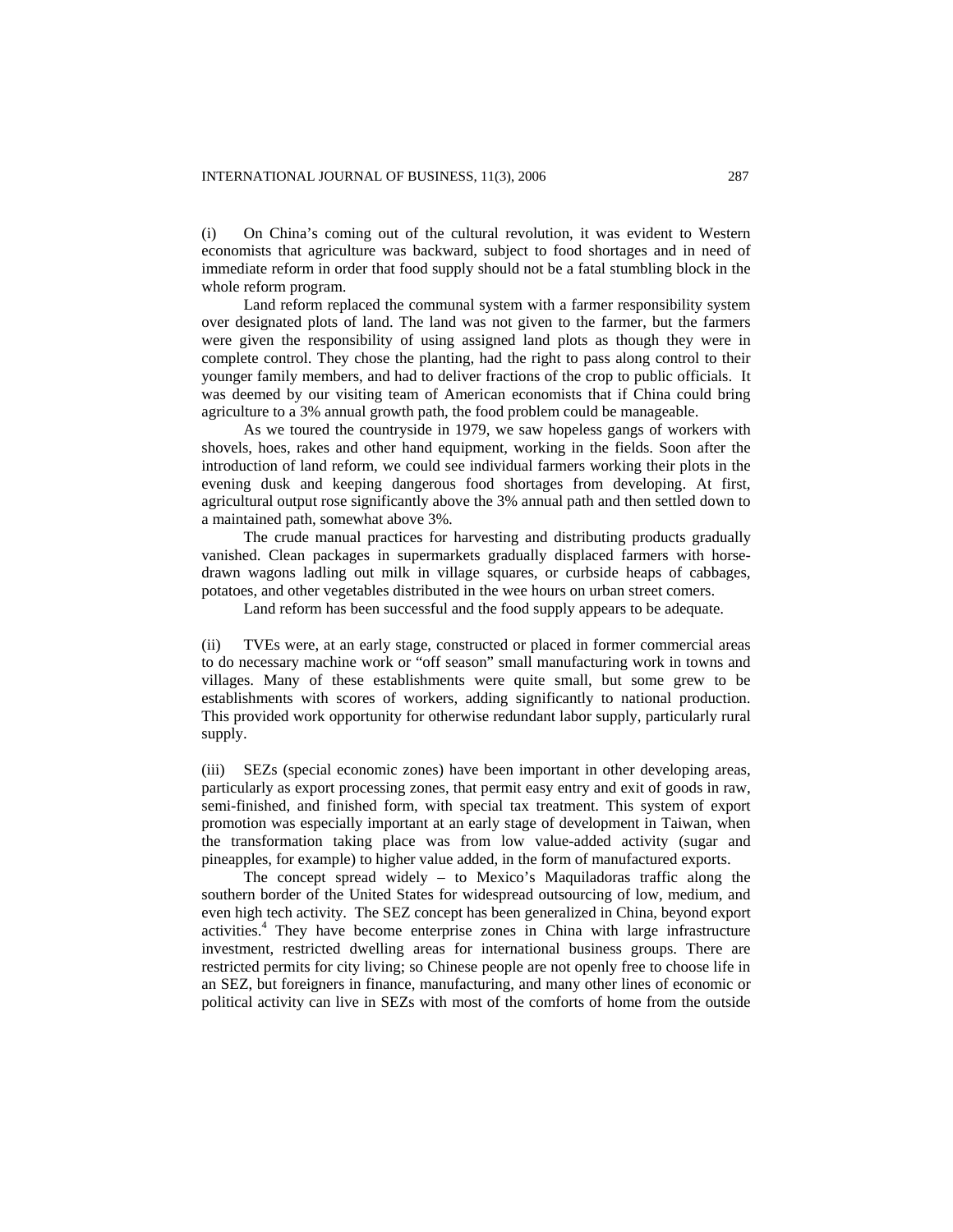world. Many world corporations have offices and production facilities in SEZs. They have been quite successful in China, and are still expanding.

(iv) Population control was very much in evidence at the beginning of reform because a major population census was undertaken there in cooperation with the United Nations population office. A startling demographic result immediately became apparent to all the specialists involved, namely, that China's policy of one-child-per-family turned out to be a striking early success. China aimed for faster economic growth, without having a large part of the generated output consumed immediately by large families. Both total GDP expansion and GDP per capita expansion were kept within a band of slightly more than a one-percent differential. Large numbers of children were not on hand to consume "too" much of the early output expansion. This policy looked good at the time and got very favorable attention from world-class demographers, admiring Chinese restraint. There were some exceptions, but on the whole, the plan objectives were met. A few decades hence, a problem could arise for China, similar to the Japanese experience after World War II, if the dependency ratio turns highly unfavorable. Now, is the time for China to re-think its demographic policies. The pending problems will not arise soon, but as we eased into the  $21<sup>st</sup>$  Century, many scholars realized that the problems of the future sometimes catch nations off guard.

(v) At the time of start-up reform, the official exchange rate between the US dollar and the yuan was fixed (pegged) and currency conversion was tightly controlled. Some items (fine arts, jewelry, imported retail goods, carpets) were available only for "hard" currency payment, often in special stores (Friendship Stores). Gradually more business transactions with foreigners allowed conversion at agreed upon rates. In January 1994, various exchange rates were consolidated to what was effectively an average 20 percent devaluation and the rate between the US dollar and the yuan was fixed at 8.277¥/\$. Persistent pressure by the United States, as a result of a large adverse dollar-trade deficit, has led to some small adjustments. The fixed rate vs. the US dollar was called a "manipulated" rate, but it is hard to justify such a description. A fixed rate is certainly not being manipulated. Hong Kong has had a fixed rate vs. the US dollar for a long time, but that rate is not being challenged or regarded as manipulated. Many smaller economies have chosen fixed pegs for their rates, in order to have an anchor (not manipulated) and it is hard to appreciate the US official attitude.

At the time of the financial crisis in East Asia (1997), China was being asked to hold rates steady and continue strong growth, in order to help stabilize Asia. China did just that, and it does not make sense to keep pressuring them to change their exchange rates simply because the US economy has deficits and poor US saving rates.

A primary objective of China, given their experience during the Cultural Revolution, is to maintain stability at all cost. They are understandably reluctant to allow wide swings in the key exchange rate; that would only invite destabilizing foreign currency markets, with speculators causing trouble as they did in Southeast Asian countries in 1997, and the years leading up to the Asian crisis.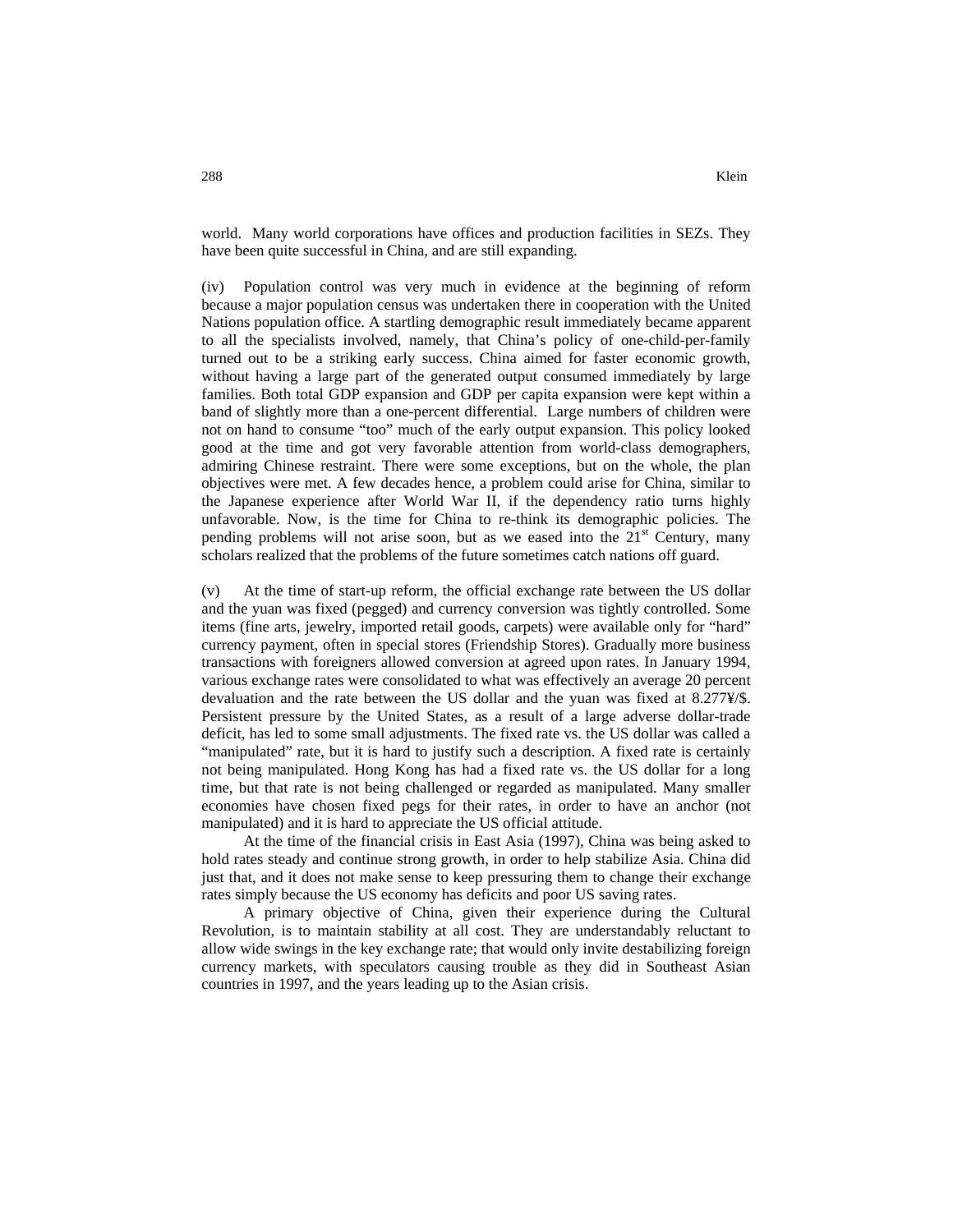(vi) In the early decades since 1949, the education establishment in China was influenced by that in the Soviet Union. This was pervasive, but economics became a particular target, because it followed Soviet-Marxist lines, even down to the definitions and concepts of macroeconomic measurement. In place of GDP, the focus was on NMP (net material product), which misses much of the important side of economic activity. On the other hand, the attention paid to input-output analysis has proved to be beneficial. To get the Chinese economy moving forward at a strong and steady pace, Marxist economics was not very helpful.

Project LINK, a cooperative research venture tying together models of nearly all the world's economies started to include Soviet, CMEA, and eventually Chinese economies and economists before 1978 liberalization, began to take place, but many macroeconomic concepts had to be adjusted to dovetail with Western accounting methodology. This was not entirely satisfactory, but it was better than to have omitted a significant share of the world economy from the mathematical-statistical system that was meant to be all inclusive. We developed within LINK, our own models of the socialist economies.

In our 1979 visit under the auspices of the CSCPRC, I asked a guide of our group, when we were bussed by Tiananmen Square whether we would see the same larger-than-life photographs in the Square of such personalities as Mao, Chou-en-lai, Marx, Engels when we might return for follow-up visits. He replied to me, unhesitatingly, "yes", using body language, too. But in 1980, for the econometric training seminars, and repeatedly in future years, we saw gradual replacement of the photographs, although Mao's was in view for some time.

Chinese scholars, hungry for education, after the cultural revolution, were enthusiastic participants in the daily lectures on Western econometrics. The social accounting systems were gradually changed to Western standards; foundations in the West supported Chinese scholars abroad and Western scholars in China. Within a decade or so, a large group of Chinese economists, trained in Anglo-American economics were qualified to take over much, if not most, of the training of future generations of Chinese economists in the traditions of modern Anglo-American economies. The educational barriers have come down, and Chinese economists are at work or study throughout the world and are presently in a strong growth phase.

Not only has the visible economy of China undergone enormous transformation in concept, in quantitative details, in targets for development, etc, but one striking accomplishment has been for China to succeed in achieving a very important objective – the gradual elimination of poverty. The task is not yet complete, but it is estimated that several million persons have been lifted above the international poverty line. This has been one of the most cherished targets of major multinational economic institutions, and China's contribution to this aspect of economic development, in our time, has been realized.

(vii) (FDI) Foreign direct investment has moved in very large amounts into China since reform. Some years ago, FDI was not thought to be the strategic international capital flow for promoting economic development. Now it is very high on the scale of preference, because it can be adapted for technology transfer if all parties are in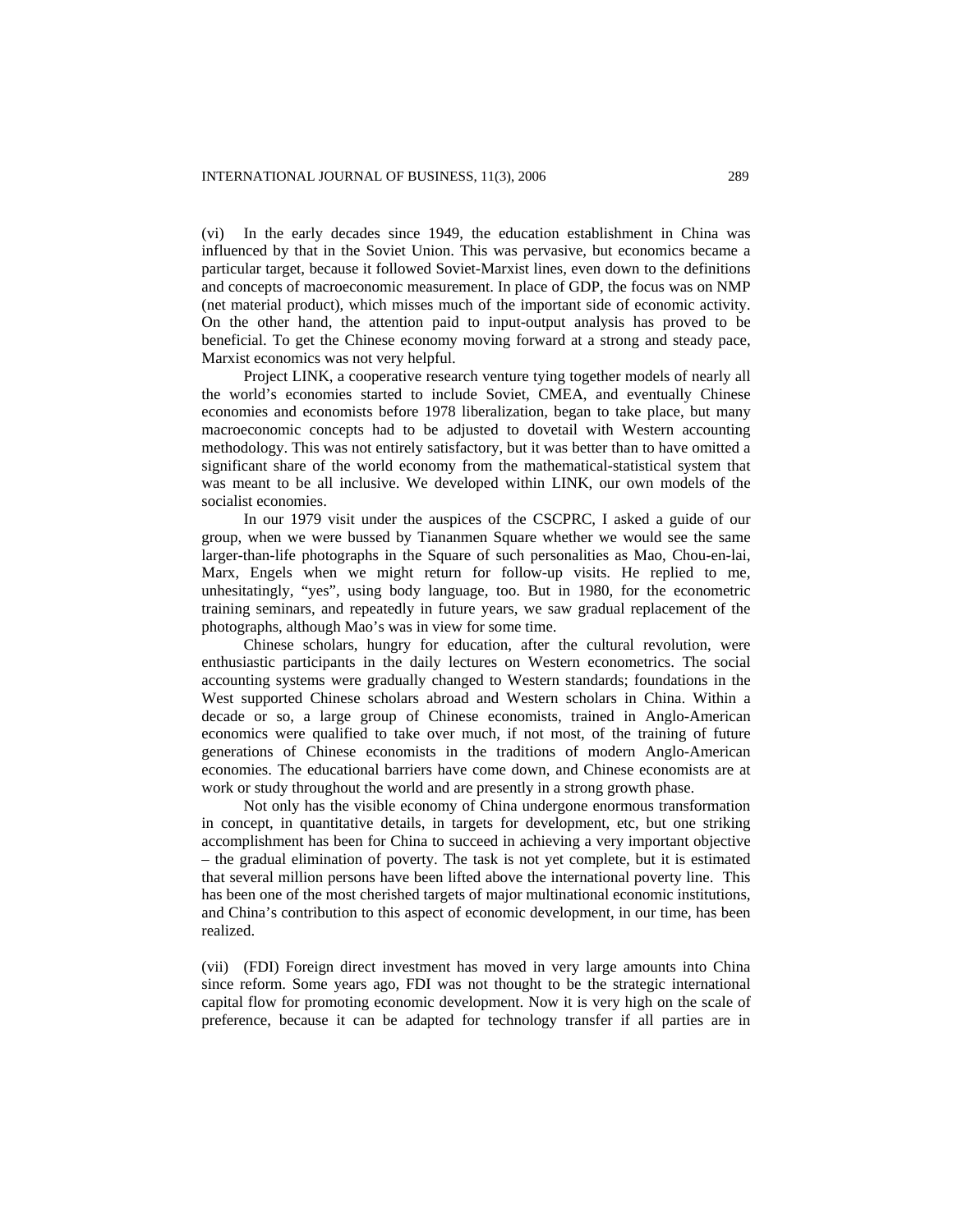agreement, and it is less likely to be fickle, in a highly mobile way, when all aspects of complex projects are not moving in the appropriate direction.

In the China case, the periodic chronology of Beijing Jeep is a fine example of how not to have capital transfer. Some Jeeps were produced, after painstaking differences of opinion between Asian and US participants, but it was nothing like the success subsequently enjoyed by Volkswagen's Santana taxis in major urban areas. Later automotive ventures with GM, Honda, Toyota, Nissan and other major producers seem to have fared better.

China is a leader among developing economies in making progress through the use of FDI in large quantity. The reason why some countries do not like FDI inflows is that the recipients feel that undue control is transferred to institutions in the supplying economy, but now China seems to know how to deal with FDI flows and sticks to their own politico-economic principles in dealing with donors, especially those who now feel that they do not want to be left out of the China market.

#### **III. 27 YEARS SINCE THE START OF REFORM – WILL IT LAST?**

An important feature of Chinese trade since the start of reform was its ability to secure Most Favored Nation (MFN) status, especially with the United States. An awkward aspect of this was that MFN status was not automatically granted. China had to seek annual renewals, but eventually a dialogue developed with the United States for a Permanent Normal Trade Relationship, which, if granted, would make MFN automatic. In a bipartisan meeting in Washington, PNTR status was negotiated and approved by the Clinton Administration. In order to complete PNTR acceptance, China had to guarantee favorable treatment on many issues for US businesses in China. PNTR led to China's being accepted in the World Trade Organization, a move that was highly prized by the Chinese government. Membership in WTO, PNTR and MFN were important steps for carrying on China's thrust for export-led growth and represents one more reason for believing now that sustainability has some future, not an indefinite future, but a good prospective future for a few years at least.

However, even with textile quotas in force China prospered in world trade, but when the textile quotas were lifted at the beginning of 2005, China's net export bulge grew so fast; their foreign reserves increased so much; their holdings of US treasury securities became so large that US economic officials complained bitterly that China's export surplus was simply too large, even though US private enterprise, other than those directly affected by the textile influx, wanted to continue to do business as usual with China.

Ultimately, the US complaints, and some from Europe have become so strident that China has felt obligated to restore exogenous constraint on textile, apparel, and shoemaking activities. It is not the way competitive free trade should work, but China has acquiesced by imposing trade restraints and loosening the peg to the US dollar.

In order to keep the growth momentum intact, China is relying more on trade growth as a result of being the host country for the Olympiad of 2008. The infrastructure build-up for that event is well in place in Beijing. Just two years later, in 2010, China will host an international exposition in Shanghai. In the light of events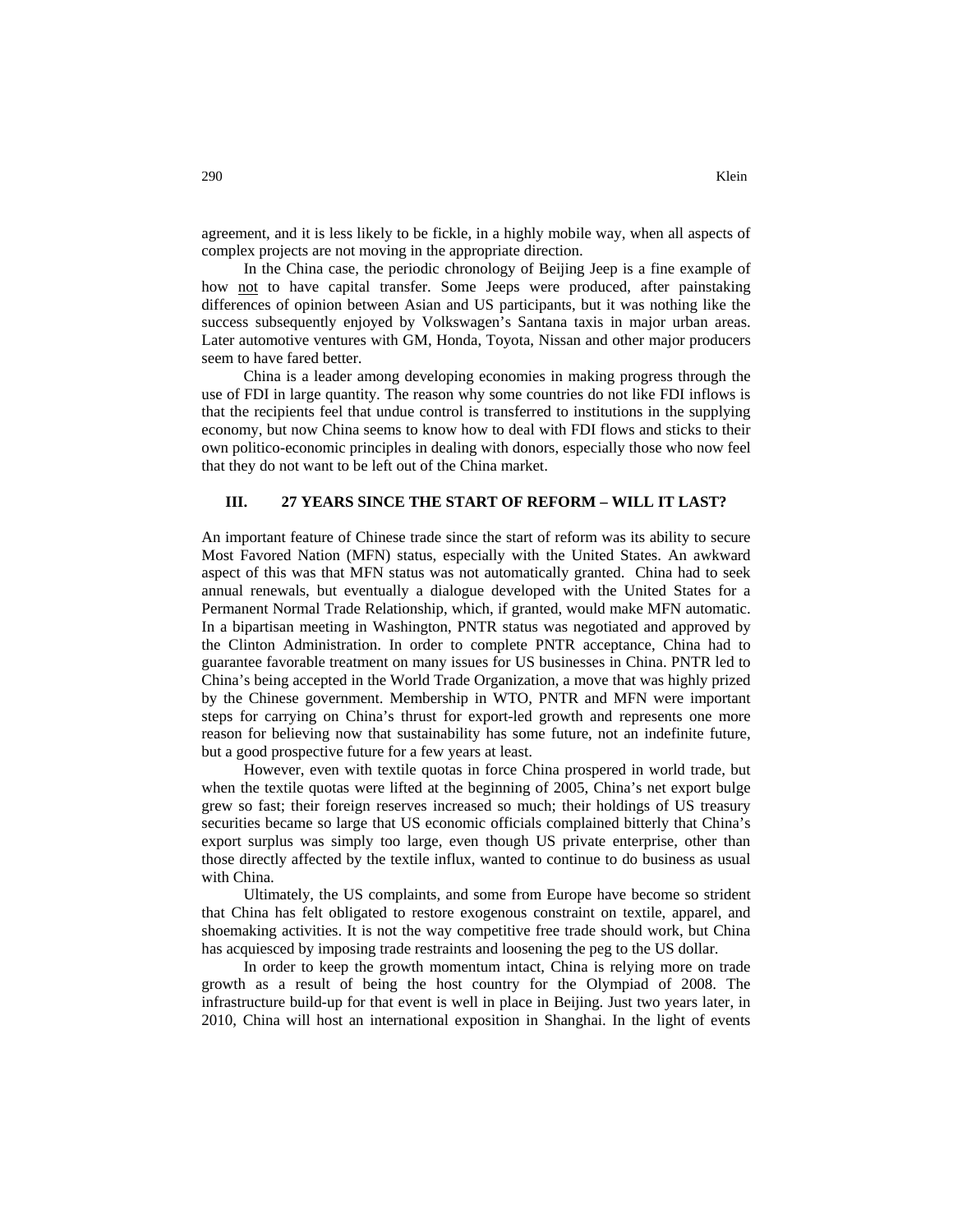such as the Olympics followed by an expo should stretch sustainability to 2010 and even beyond. There will still have to be an effort to complete the targeted quadrupling of real GDP by 2020. At least, through 2010, this should keep the macroeconomy on track, setting new world development records all along the way.

The pressures on China to up-value the currency, beyond a fixed peg to the US dollar, are not by themselves important enough to provide the kind of relief that the United States are seeking. There is no assurance that the foreign trade elasticities are strong enough to throw away some export earnings and expect that they will accrue to the benefit of the United States. A much sharper and more important economic measure should be considered; in particular, the wage differential.

The World Development Indicators (2002) of the World Bank show relative labor costs per worker between China and the United States to have been 40:1 during 1995-2000. This ratio dropped in recent reports to 30:1 and is generally estimated to be near 20:1 at the present time. With these huge wage differentials, it is easy to see why China's exports are cost-effective vis-à-vis the United States. It is not exchange rate manipulation from the argumentative side of the United States that is likely to change the prevailing patterns of trade. Chinese workers are likely to demand relatively more as their shares in this ever changing, ever improving world manufacturing.

India is drawing the attention of the United States officials now, in the disputed practices of "offshoring", especially of software services, and their differential is closer to 4 or 5:1 for workers meeting the requirements for success in the particular "whitecollar" jobs that are coveted now.

There will be steady streams of challenges against China's strong role. Both losses and gains will take place in the nation's malls, department stores, and other retail establishments. Gains will be distributed over many countries. What is clear, however, is that China stands to gain a good deal more than is yet apparent. Our forecasting models, that are being used in order to track China's sustained growth fortnight-byfortnight, show, at the present time, what we see are continuing success stories in favor of China's ambitious goals, which are still in place – fortnight-by-fortnight.

### **IV. ADDENDUM WITH WENDY MAK**

As far as a backward look at the developments since reform is concerned, we stand by the observation that critics and competitors would not be so disturbed about China's economic growth record, if it were not actually being seen or felt, year after year, if it were only a mirage and not really happening. The pessimists have yet to justify their appraisals.

A statistical modeling approach to the historical issue has been provided in an application of principal component analysis over the period,  $1980-2000$ .<sup>5</sup> Principal components constitute a canonical form of many interrelated variables, as mutually independent linear combinations of these variables that have the same overall variance as the original sample set. It is a method that has been used for a long time by social and psychological statisticians and has found many uses in economics, dating as far back as Richard Stone's insightful article.<sup>6</sup>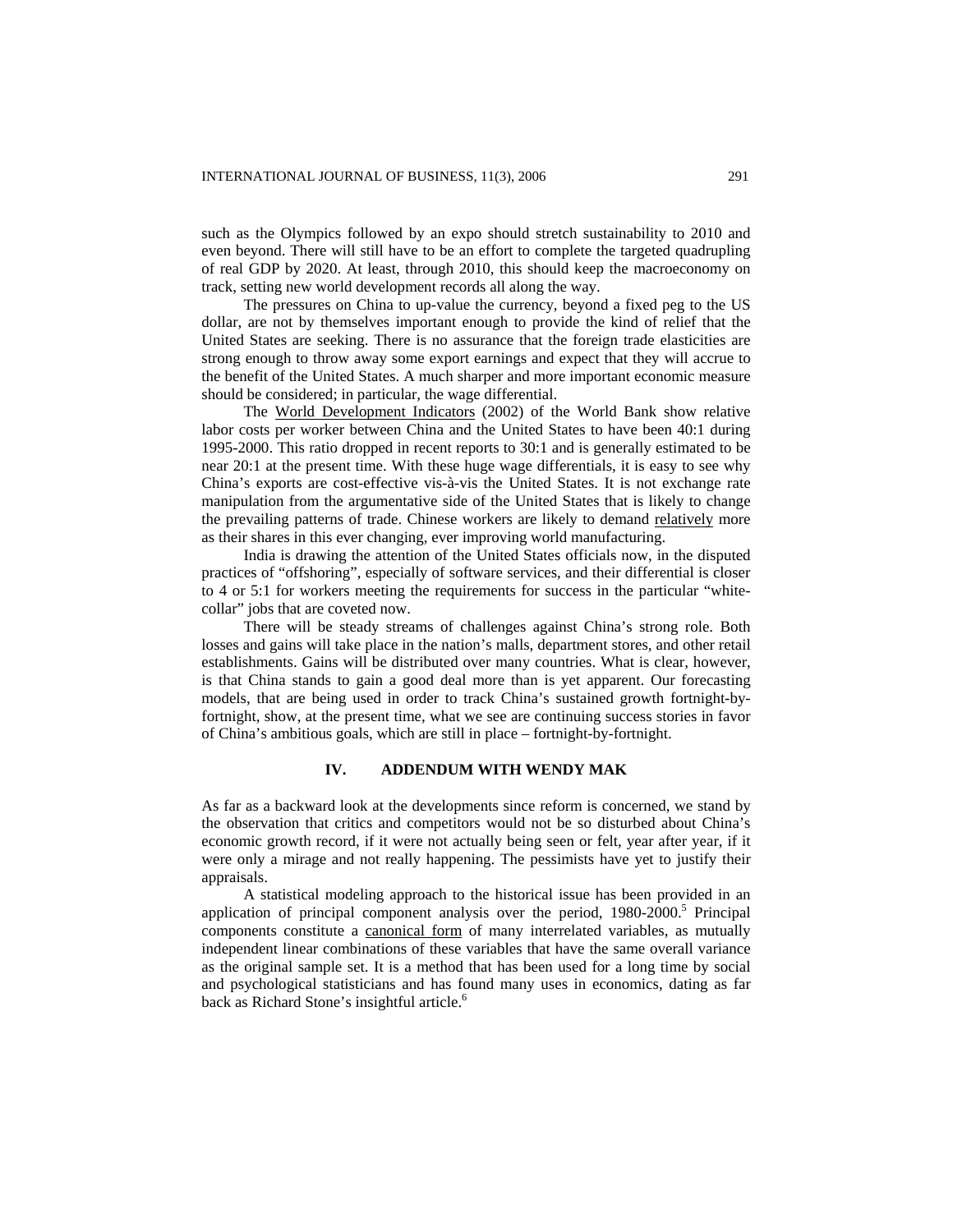Briefly, linear combinations of economic time series that are, without any doubt, strongly indicative of a nation's economic development, are highly correlated in the Chinese case, with the annual movement of Chinese GDP in the first two decades of growth after reform. This correlation does not prove that China grew as the official GDP data suggest, but the burden of proof that the Chinese figures are exaggerated is passed on to the doubters.

The purpose of this section is to investigate, using a statistical model, the prospects for China's future. How long and how strong can one look forward to China's economic growth? Again, the method of principal component analysis, on a much larger and more refined scale, will be illustrated in this section.

A full investigation of China's future growth, or the sustainability of contemporary growth tendencies, should be based on a structural econometric model of China, such as those that have been built and used for decades in forecasting and policy analysis of many advanced industrial economies. The transition economies, especially China and Russia need some more time to build adequate databases. Usable monthly or quarterly data, in the form of well articulated social accounts are not yet available in China and Russia for the period before 1994 or 1995. Chinese data are available annually, but not in full detail, since the start of reform, in 1978. It has accordingly been decided to work intensively with monthly data and have a better business-cycle perspective for the period starting in 1994-95. This span (up to the present) allows us to use high-frequency types of data analysis, featuring some principal component analysis, for these two economies. The China case is presented in the following pages.

At the high-frequency (monthly) observation period, we are making forecasts of Chinese variables twice monthly for the following items:

- (1) Gross Domestic Product (GDP) as a function of 29 monthly indicators,
- (2) Consumer Price Index (CPI) as a function of 33 monthly indicators, and
- (3) Producer Price Index (PPI) as a function of 32 monthly indicators

The GDP forecasts are quarterly and the price indexes are monthly. All included indicators are monthly.

Two other systems are under construction for follow-on study. One estimates GDP from the supply side, by adding up results for primary, secondary, and tertiary activity separately, using appropriate indicators. This system is nearly ready for initial testing.

Another system is under construction from the demand side, to add up household consumption, capital formation, exports, imports, government demand, inventory changes, wages, profits, and financial market clearing variables (interest, exchange rate, profits).

Latest results from the overall system for quarterly GDP, monthly CPI, monthly PPI are shown below.

Chinese policy, at the present time, is to keep the system from overheating, say to lower GDP expansion to the range 7%-9% annually. Inflation is to be avoided by keeping the CPI near 2% and the PPI below its present 4% level.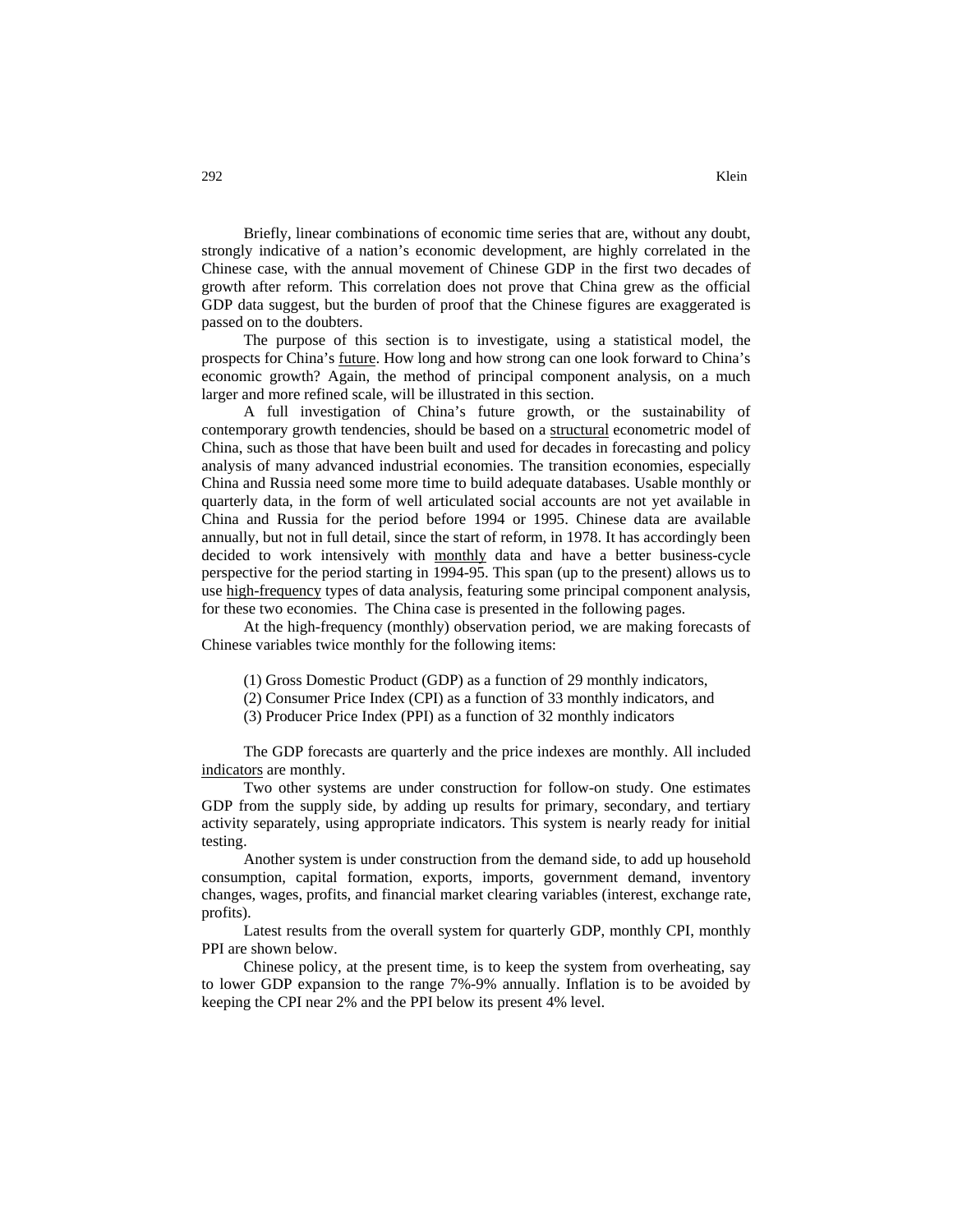Without a larger structural model, we cannot make medium-term extrapolations to monitor the success in meeting these targets, but our fortnightly forecasts of GDP, CPI and PPI do indicate some slight movement in a step-by-step fashion toward the desired values. Recent forecasts as of January 6, 2006 show reasonable interim success as follows:

GDP is expected to be at about 10% quarterly growth at an annual rate by early 2006, CPI growth at about 1.5% by March and April 2006, and PPI growth at 3.0% by March and April 2006. Both price indexes peaked in early 2004 and have been falling, on balance, since that period.

From the viewpoint of looking ahead, the graphs of GDP, CPI, and PPI seem to show that each series has peaked in 2002 or 2003 and followed, on balance, a declining trend in small steps. We conclude that our statistical models thus far show dynamic results on track, as we monitor developments every two weeks. In the past, there was reasonable response to the SARS outbreak, export quota changes, and presently, the fear of avian flu. These events are set against preparation for the Olympics (2008), and Expo (2010). The rest, thus far, follows empirical regularities that we continue to model.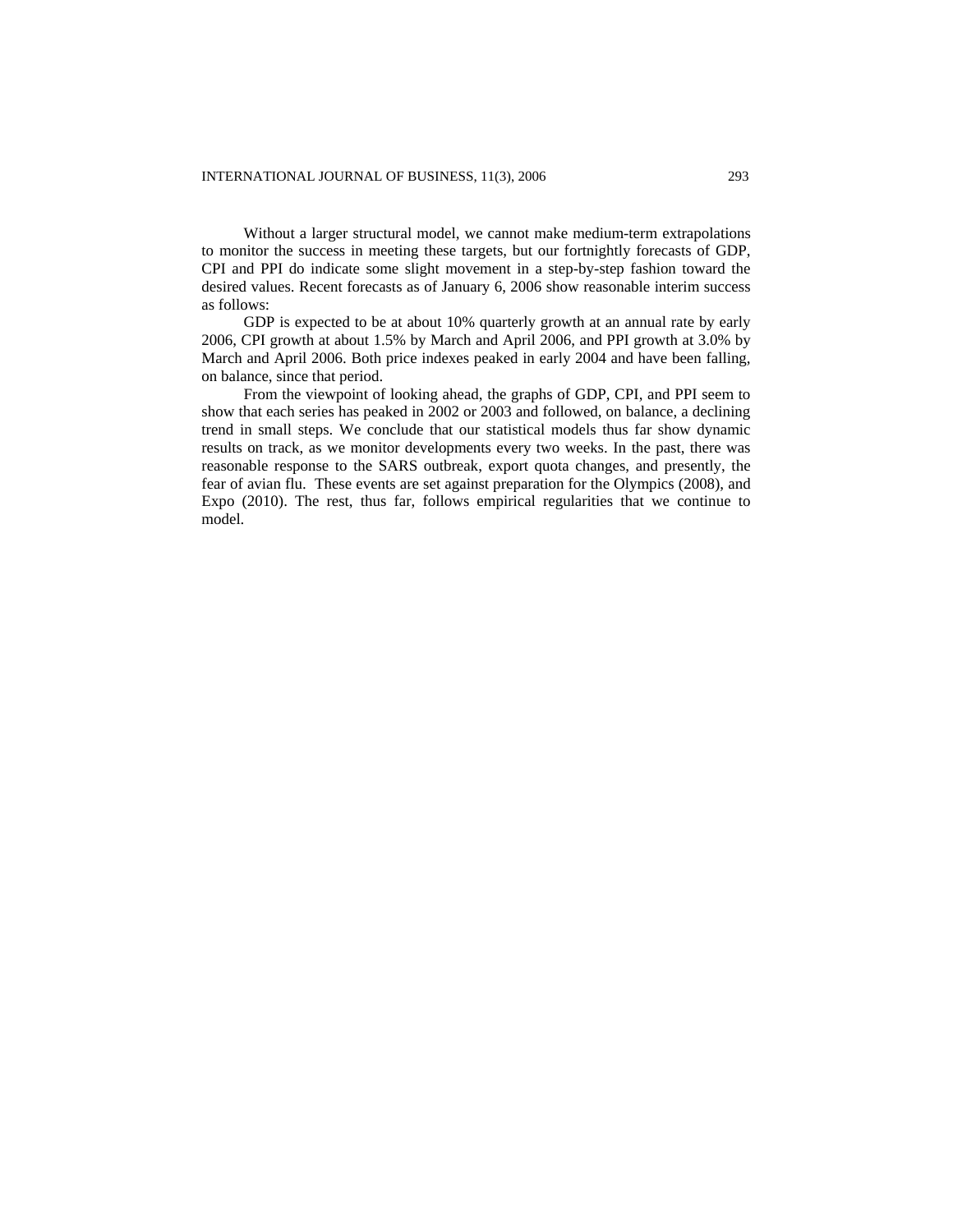**Table 1**  List of 29 monthly indicators used in forecasting GDP and their mnemonics

| LOGALUMINUMIM           | Imports - Aluminum (Tons)                                                                           |  |
|-------------------------|-----------------------------------------------------------------------------------------------------|--|
| <b>LOGBENCHMARK</b>     | Central Bank Benchmark Interest Rate - Reserve Requirements                                         |  |
|                         | (Percent per annum)                                                                                 |  |
| <b>LOGCEMENTIP</b>      | Industrial Production - Cement (Millions of Tons)                                                   |  |
| <b>LOGCOMBUILDUNDER</b> | Commercial Buildings, Under Construction (Thousands of Square<br>Meters)                            |  |
| <b>LOGCOPPERIM</b>      | Imports - Copper (Tons)                                                                             |  |
| <b>LOGCOTTONX</b>       | Exports - Cotton Yarn (Tons)                                                                        |  |
| <b>LOGCRUDEIM</b>       | Imports - Crude Petroleum Oil (Thousands of Tons)                                                   |  |
| <b>LOGENERGYIP</b>      | Industrial Production - Total Energy Production (Millions of Tons)                                  |  |
| LOGFDIURATIO(-6)        | Ratio of Utilized FDI to GDP, lagged by six months                                                  |  |
| <b>LOGFERTILIZERIP</b>  | Industrial Production - Chemical Fertilizer (Thousands of Tons)                                     |  |
| LOGGARMENTIP            | Industrial Production - Garments (Millions of Pieces)                                               |  |
| LOGGOVEXPRATIO(-6)      | Ratio of Government Expenditure to GDP, lagged by six months                                        |  |
| LOGINDSALESRATIO        | Ratio of Industrial Sales to GDP                                                                    |  |
| <b>LOGIRONIP</b>        | Industrial Production - Iron Ore (Thousands of Tons)                                                |  |
| <b>LOGPIGX</b>          | Exports - Live Pigs (Thousands)                                                                     |  |
| <b>LOGPLASTICPIP</b>    | Industrial Production - Plastic Products (Thousands of Tons)                                        |  |
| <b>LOGPLASTICX</b>      | Exports - Plastic Articles (Tons)                                                                   |  |
| <b>LOGPOULTRYX</b>      | Exports - Live Poultry (Thousands)                                                                  |  |
| <b>LOGPOWERIP</b>       | Industrial Production - Power Generated (Billions of Kilowatt-<br>hours)                            |  |
|                         | LOGREALRETAILTOTAL Real Retail Sales, Consumer Goods - Total (Billions of Yuan)                     |  |
| <b>LOGREFPETROIM</b>    | Imports - Refined Petroleum Products (Thousands of Tons)                                            |  |
| LOGSTATEINVRATIO(-3)    | Ratio of Fixed Assets Investment (State Owned & Other<br>Ownerships) to GDP, lagged by three months |  |
| <b>LOGSTEELIM</b>       | Imports - Steel Products (Thousands of Tons)                                                        |  |
| <b>LOGSTEELIP</b>       | Industrial Production - Steel (Thousands of Tons)                                                   |  |
| LOGSUGARX               | Exports - Sugar (Tons)                                                                              |  |
| <b>LOGTEAX</b>          | Exports - Tea (Tons)                                                                                |  |
| <b>LOGVEGX</b>          | Exports - Vegetables (Thousands of Tons)                                                            |  |
| <b>LOGRELWAGERMB</b>    | Relative Wage Rate between China (numerator) and US (Percent<br>Change from a Year Earlier)         |  |
| LOGVELOCITYM2           | Velocity, based on M2 (Percent Change from a Year Earlier)                                          |  |

The units of measurement presented in the above list are the raw units as reported by the Chinese National Bureau of Statistics. In the principal component analysis, we transform the monthly indicators into the same format (year-over-year index) as GDP. Then we convert both monthly indicators and GDP into logarithm forms. The same approach is applied to the principal component analysis of monthly indicators used in estimating CPI and PPI.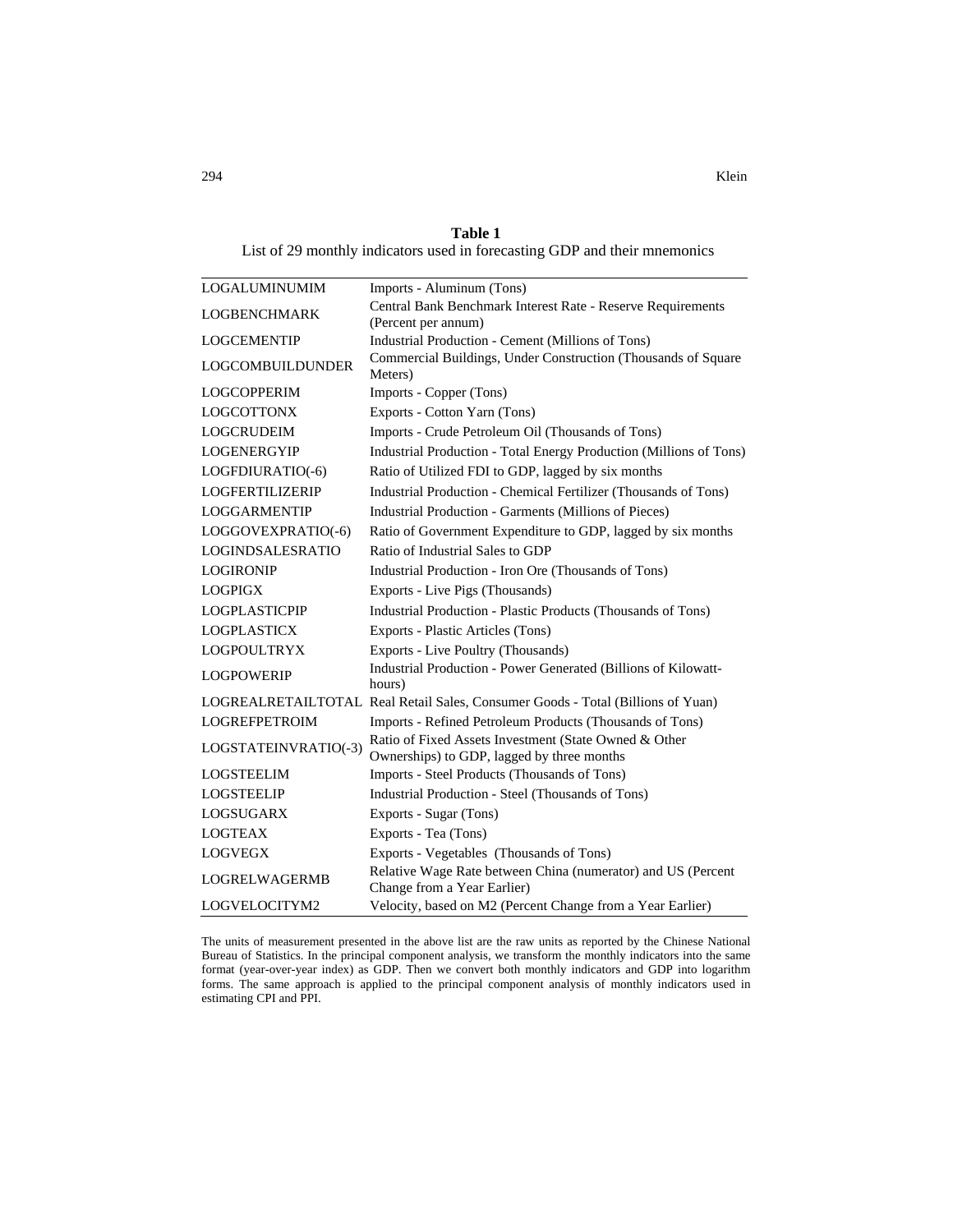### **Table 2**

List of 33 monthly indicators used in forecasting CPI and their mnemonics

| LOGALUMINUMMP       | Import Price - Aluminum (US Dollars per Metric Ton)                                     |
|---------------------|-----------------------------------------------------------------------------------------|
| LOGAQUATICXP        | Export Price - Aquatic Products (US Dollars per Metric Ton)                             |
| <b>LOGCARMP</b>     | Import Price - Motor Vehicles and Chassis (US Dollars per Unit)                         |
| LOGCOALXP           | Export Price - Coal (US Dollars per Metric Ton)                                         |
| LOGCOPPERMP         | Import Price - Copper (US Dollars per Metric Ton)                                       |
| <b>LOGCOTTONXP</b>  | Export Price - Cotton Yarn (US Dollars per Metric Ton)                                  |
| LOGCRUDEMP          | Import Price - Petroleum Oil (US Dollars per Metric Ton)                                |
| <b>LOGDEPDEMAND</b> | Household Savings Deposits Rate - Demand (Percent per annum)                            |
| LOGFABRICMP         | Import Price - Cotton Woven Fabrics (US Dollars per Meter)                              |
| <b>LOGFDI</b>       | Signed FDI, year-to-date (Millions of US Dollars)                                       |
| LOGFERTILIZERMP     | Import Price - Fertilizers (US Dollars per Metric Ton)                                  |
| <b>LOGFIBREMP</b>   | Import Price - Synthetic Fibers for Spinning (US Dollars per Metric<br>Ton)             |
| LOGINCOME35         | Urban Household Survey, Monthly Income per Capita - 35 Cities<br>Average (Renminbi)     |
| <b>LOGINVSTATE</b>  | State-Owned Fixed Asset Investment (Millions of Renminbi)                               |
| LOGIRONMP           | Import Price - Iron Ore and Concentrates (US Dollars per Metric Ton)                    |
| LOGM1               | Money Supply M1 (Billions of Renminbi)                                                  |
| LOGPEAOILXP         | Export Price - Edible Oil Seeds, Peanuts (US Dollars per Metric Ton)                    |
| <b>LOGPETROMP</b>   | Import Price - Refined Petroleum Products (US Dollars per Metric Ton)                   |
| <b>LOGPIGXP</b>     | Export Price - Live Pigs (US Dollars per Unit)                                          |
| <b>LOGPLASTICXP</b> | Export Price - Plastic Articles (US Dollars per Metric Ton)                             |
| LOGPOULTRYXP        | Export Price - Live Poultry (US Dollars per Unit)                                       |
| <b>LOGREPRICE</b>   | Real Estate Price Index                                                                 |
| <b>LOGRICEPRICE</b> | Price Index of Rice                                                                     |
| <b>LOGRUBBERMP</b>  | Import Price - Synthetic Rubber (US Dollars per Metric Ton)                             |
| LOGSILKXP           | Export Price - Raw Silk (US Dollars per Metric Ton)                                     |
| LOGSOYOILXP         | Export Price - Edible Oil Seeds, Soybean (US Dollars per Metric Ton)                    |
| <b>LOGSTEELMP</b>   | Import Price - Steel Products (US Dollars per Metric Ton)                               |
| LOGSUGARXP          | Export Price - Sugar (US Dollars per Metric Ton)                                        |
| LOGTEAXP            | Export Price - Tea (US Dollars per Metric Ton)                                          |
| <b>LOGTVMP</b>      | Import Price - TV Sets, Including CKD and SKD (US Dollars per Unit)                     |
| LOGVEGOILMP         | Import Price - Edible Vegetable Oils, Including Palm Oil (US Dollars<br>per Metric Ton) |
| LOGWHEATMP          | Import Price - Cereals and Cereal Flour, Wheat (US Dollars per Metric<br>Ton)           |
| LOGYARNMP           | Import Price - Woven Fabrics of Synthetic Filament Yarn (US Dollars<br>per Meter)       |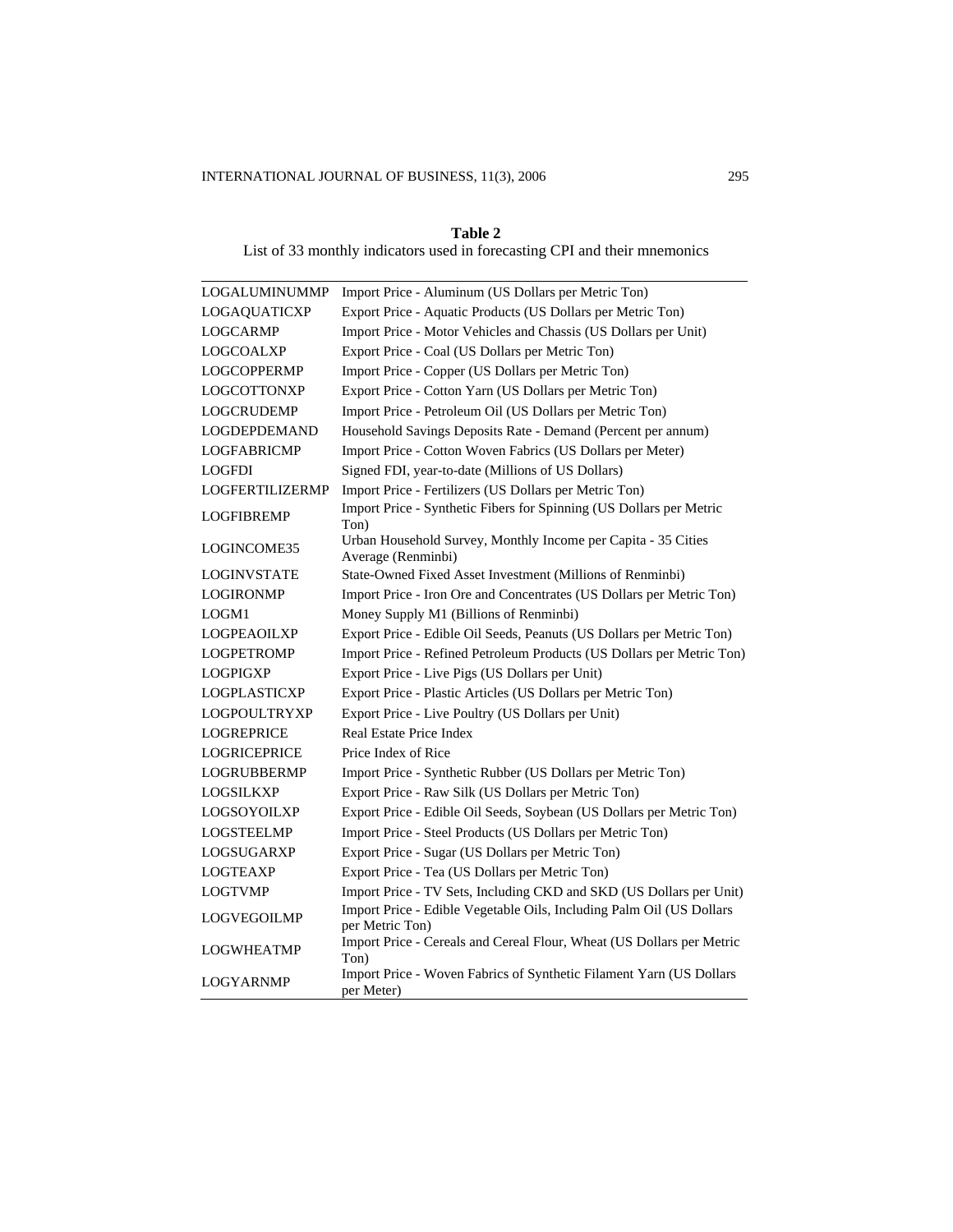In estimating CPI, we also introduce a dummy variable to account for the Chinese New Year dates, where DUMMY is equal to: +1 for the month when Chinese New Year occurs this year, but not in the same month of the previous year (to account for the spike-up in CPI); -1 for the month when Chinese New Year does not occur this year, but did occur in the same month of the past year (to account for the dip in CPI); and 0 for the month when the Chinese New Year occurs this year as in the same month of the prior year (to account for no New Year effect on CPI).

|                                                                           | Table 3 |  |
|---------------------------------------------------------------------------|---------|--|
| List of 32 monthly indicators used in forecasting PPI and their mnemonics |         |  |

| <b>LOGCEREALMP</b>   | Import Price - Cereals and Cereal Flour (including rice,<br>wheat, and maize) (US Dollars per Ton) |
|----------------------|----------------------------------------------------------------------------------------------------|
| <b>LOGVEGOILMP</b>   | Import Price - Edible Vegetable Oils, Including Palm Oil<br>(US Dollars per Ton)                   |
| <b>LOGSUGARMP</b>    | Import Price - Sugar (US Dollars per Ton)                                                          |
| <b>LOGRUBBERMP</b>   | Import Price - Synthetic Rubber (US Dollars per Ton)                                               |
| <b>LOGWOODMP</b>     | Import Price - Wood in the Rough (US Dollars per Cubic<br>meter)                                   |
| <b>LOGFIBREMP</b>    | Import Price - Synthetic Fibers for Spinning (US Dollars per<br>Ton)                               |
| <b>LOGIRONMP</b>     | Import Price - Iron Ore and Concentrates (US Dollars per<br>Ton)                                   |
| <b>LOGPETROMP</b>    | Import Price - Refined Petroleum Products (US Dollars per<br>Ton)                                  |
| LOGFERTILIZERMP      | Import Price - Fertilizers (US Dollars per Ton)                                                    |
| <b>LOGPLASTICMP</b>  | Import Price - Plastics in Primary Forms (US Dollars per<br>Ton)                                   |
| <b>LOGCOTTONMP</b>   | Import Price - Cotton Woven Fabrics (US Dollars per Meter)                                         |
| <b>LOGSTEELMP</b>    | Import Price - Steel Products (US Dollars per Ton)                                                 |
| <b>LOGPIGXP</b>      | Export Price - Live Pigs (US Dollars per Unit)                                                     |
| <b>LOGPOULTRYXP</b>  | Export Price - Live Poultry (US Dollars per Unit)                                                  |
| <b>LOGTEAXP</b>      | Export Price - Tea (US Dollars per Ton)                                                            |
| <b>LOGCOALXP</b>     | Export Price - Coal (US Dollars per Ton)                                                           |
| <b>LOGBUILDPUPI</b>  | Purchasing Price Index, Building Materials and Non Ferrous<br>Metal Minerals (Past Year $= 100$ )  |
| <b>LOGCHEMPUPI</b>   | Purchasing Price Index, Chemical Materials (Past Year =<br>100)                                    |
| <b>LOGFERMETPUPI</b> | Purchasing Price Index, Ferrous Metal Materials (steel<br>included) (Past Year = $100$ )           |
| <b>LOGFUELPUPI</b>   | Purchasing Price Index, Fuels and Power (Past Year = 100)                                          |
| <b>LOGNONFERPUPI</b> | Purchasing Price Index, Non Ferrous Metal Materials &<br>Electric Wire (Past Year = $100$ )        |
| <b>LOGTIMBERPUPI</b> | Purchasing Price Index, Timber and Paper Pulp (Past Year =<br>100)                                 |
| <b>LOGVALUEADD</b>   | Value Added of Industry (Billions of Yuan)                                                         |
| <b>LOGINDSALES</b>   | Industrial Sales (Billions of Yuan)                                                                |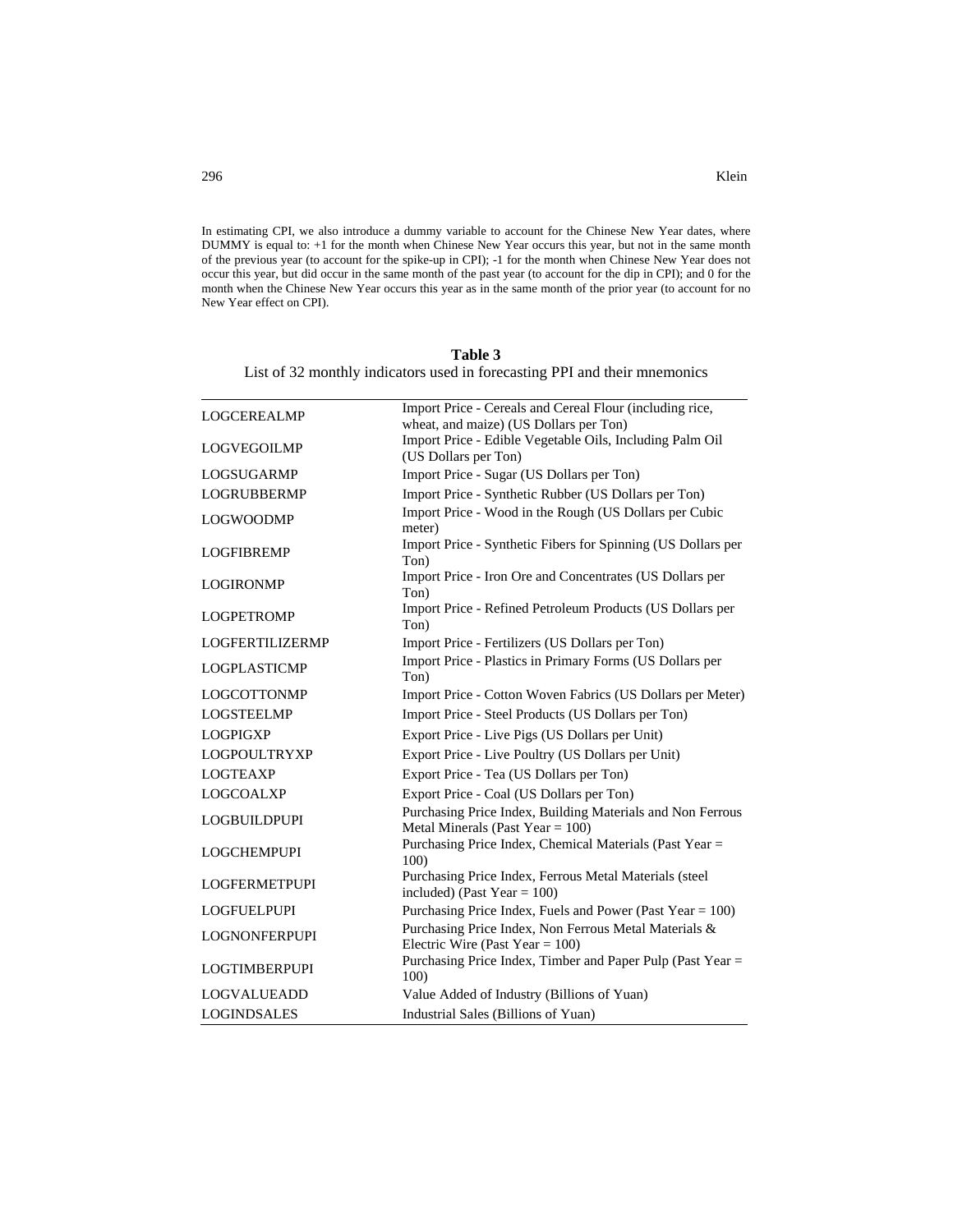|                                       | Government Expenditure - Capital Construction (Billions of                                                          |
|---------------------------------------|---------------------------------------------------------------------------------------------------------------------|
| <b>LOGGOVEXPCAP</b>                   | Yuan)                                                                                                               |
| <b>LOGREOFFICE</b>                    | Real Estate Investment, year-to-date, Office Buildings                                                              |
|                                       | (Millions of Yuan)                                                                                                  |
| <b>LOGRECOM</b>                       | Real Estate Investment, year-to-date, Commercial Buildings                                                          |
|                                       | (Millions of Yuan)                                                                                                  |
| LOGCOMSALE                            | Commercial Buildings, Sales, year-to-date, Total (Millions)<br>of Yuan)                                             |
| <b>LOGINVSTATE</b>                    | State-Owned Fixed Assets Investment (Millions of Yuan)                                                              |
| <b>LOGFDI</b>                         | Signed FDI, year-to-date (Millions of US Dollars)                                                                   |
| <b>Separate Independent Variables</b> |                                                                                                                     |
| LOGBRENTSPOT(-1)                      | Brent Oil Spot Price (US Dollars per Barrel), lagged by one<br>month                                                |
| LOGBASEMETAL(-3)                      | Base Metal Price Index (1985=100, includes aluminum,<br>copper, lead, nickel, tin and zinc), lagged by three months |

**Chart 1**  GDP equation plot (1997Q2 – 2005Q4)

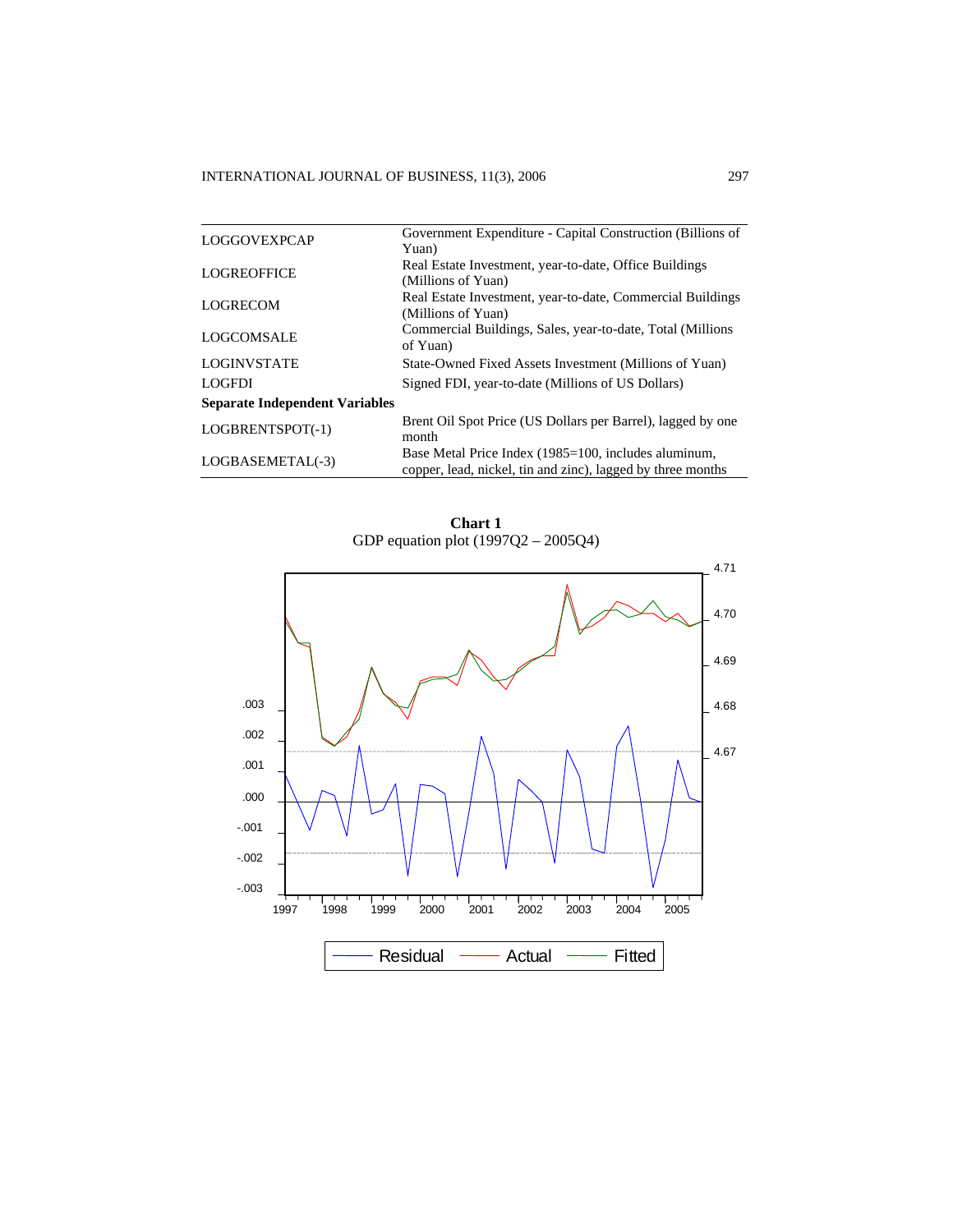### **Table 4**

GDP Regression Equation Sample period: 1997Q2 – 2005Q4 Forecast period: 2006Q1 – 2006Q2

Dependent Variable: LOGGDP Method: Least Squares Date: 02/10/06 Time: 11:00 Sample (adjusted): 1997Q2 2005Q4 Included observations: 35 after adjustments Convergence achieved after 12 iterations Backcast: 1997Q1

| Variable                 | Coefficient  | Std. Error            | t-Statistic  | Prob.         |
|--------------------------|--------------|-----------------------|--------------|---------------|
|                          |              |                       |              |               |
| $\mathcal{C}$            | 4.69154757   | 5.76E-05              | 81498.5563   | 8.31E-99      |
| A <sub>1</sub>           | 0.00294774   | 4.21E-05              | 70.0472092   | 2.57E-28      |
| A2                       | $-0.0003376$ | 6.17E-05              | -5.4674788   | 1.47E-05      |
| A <sub>3</sub>           | $-0.0009785$ | 1.08E-04              | $-9.0248147$ | 5.11E-09      |
| A <sub>4</sub>           | 0.00064359   | 0.00010508            | 6.12447067   | 3.01E-06      |
| A <sub>5</sub>           | $-0.0011121$ | 0.00018644            | -5.9650981   | 4.41E-06      |
| A8                       | 0.0016345    | 0.00021521            | 7.59487123   | 1.03E-07      |
| A <sub>9</sub>           | 0.00184281   | 0.00037572            | 4.90478371   | 5.91E-05      |
| A10                      | $-0.0012883$ | 0.0002773             | -4.6458769   | 1.13E-04      |
| A12                      | $-0.0014245$ | 5.09E-04              | -2.7975973   | 1.02E-02      |
| A14                      | 0.00164326   | 0.00067633            | 2.42967439   | 2.33E-02      |
| MA(1)                    | $-0.9972907$ | 0.16431174            | $-6.0695037$ | 3.44E-06      |
|                          |              |                       |              |               |
| R-squared                | 0.97737065   | Mean dependent var    |              | $4.69E + 00$  |
| Adjusted R-squared       | 0.96654792   | S.D. dependent var    |              | 9.09E-03      |
| S.E. of regression       | 1.66E-03     | Akaike info criterion |              | $-9.69E + 00$ |
| Sum squared resid        | 6.36E-05     | Schwarz criterion     |              | $-9.16E + 00$ |
| Log likelihood           | 181.660513   | F-statistic           |              | $9.03E + 01$  |
| Durbin-Watson stat       | 2.14566722   | Prob(F-statistic)     |              | 3.19E-16      |
|                          |              |                       |              |               |
| <b>Inverted MA Roots</b> | $1.00E + 00$ |                       |              |               |

 $A_i = i$ <sup>th</sup> principal component

**MA = moving-average error transformation**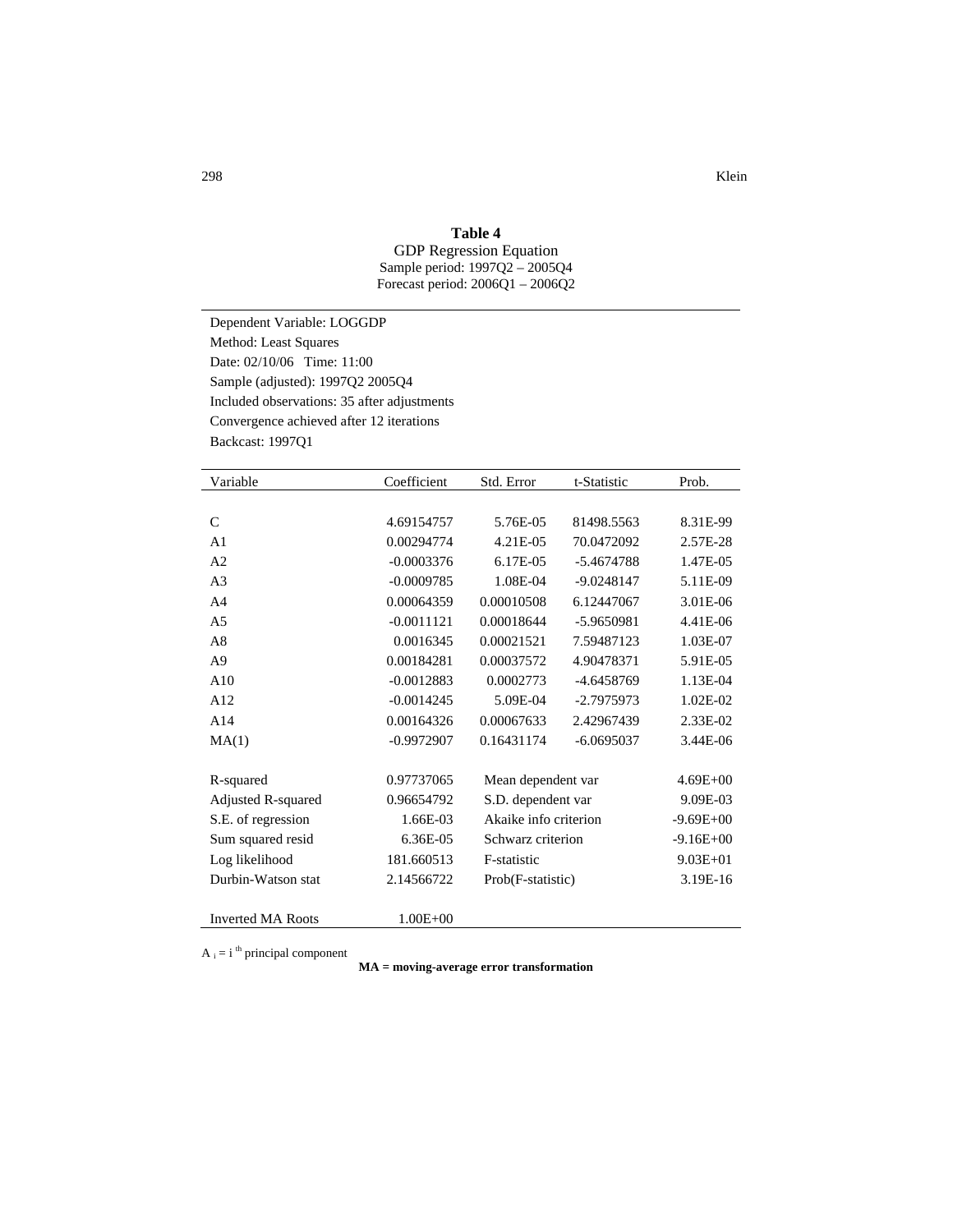| Table 5                                                      |  |  |  |  |  |
|--------------------------------------------------------------|--|--|--|--|--|
| Partial elasticity of GDP with respect to monthly indicators |  |  |  |  |  |

| <b>LOGALUMINUMIM</b>      | 0.000822    |
|---------------------------|-------------|
| <b>LOGBENCHMARK</b>       | 0.000629    |
| <b>LOGCEMENTIP</b>        | 0.000343    |
| LOGCOMBUILDUNDER          | 0.000794    |
| <b>LOGCOPPERIM</b>        | $-0.001731$ |
| <b>LOGCOTTONX</b>         | $-0.000091$ |
| <b>LOGCRUDEIM</b>         | 0.001233    |
| <b>LOGENERGYIP</b>        | 0.000519    |
| LOGFDIURATIO(-6)          | 0.000430    |
| <b>LOGFERTILIZERIP</b>    | 0.000681    |
| <b>LOGGARMENTIP</b>       | 0.001972    |
| LOGGOVEXPRATIO(-6)        | $-0.000457$ |
| <b>LOGINDSALESRATIO</b>   | 0.000626    |
| <b>LOGIRONIP</b>          | 0.000492    |
| <b>LOGPIGX</b>            | $-0.001280$ |
| <b>LOGPLASTICPIP</b>      | 0.000926    |
| <b>LOGPLASTICX</b>        | $-0.000095$ |
| LOGPOUL TRYX              | 0.000455    |
| <b>LOGPOWERIP</b>         | 0.000663    |
| <b>LOGREALRETAILTOTAL</b> | 0.002438    |
| <b>LOGREFPETROIM</b>      | 0.000610    |
| LOGSTATEINVRATIO(-3)      | $-0.000062$ |
| <b>LOGSTEELIM</b>         | $-0.000185$ |
| <b>LOGSTEELIP</b>         | 0.000619    |
| <b>LOGSUGARX</b>          | $-0.000046$ |
| <b>LOGTEAX</b>            | $-0.000188$ |
| <b>LOGVEGX</b>            | $-0.001093$ |
| <b>LOGRELWAGERMB</b>      | 0.000171    |
| LOGVELOCITYM2             | 0.000851    |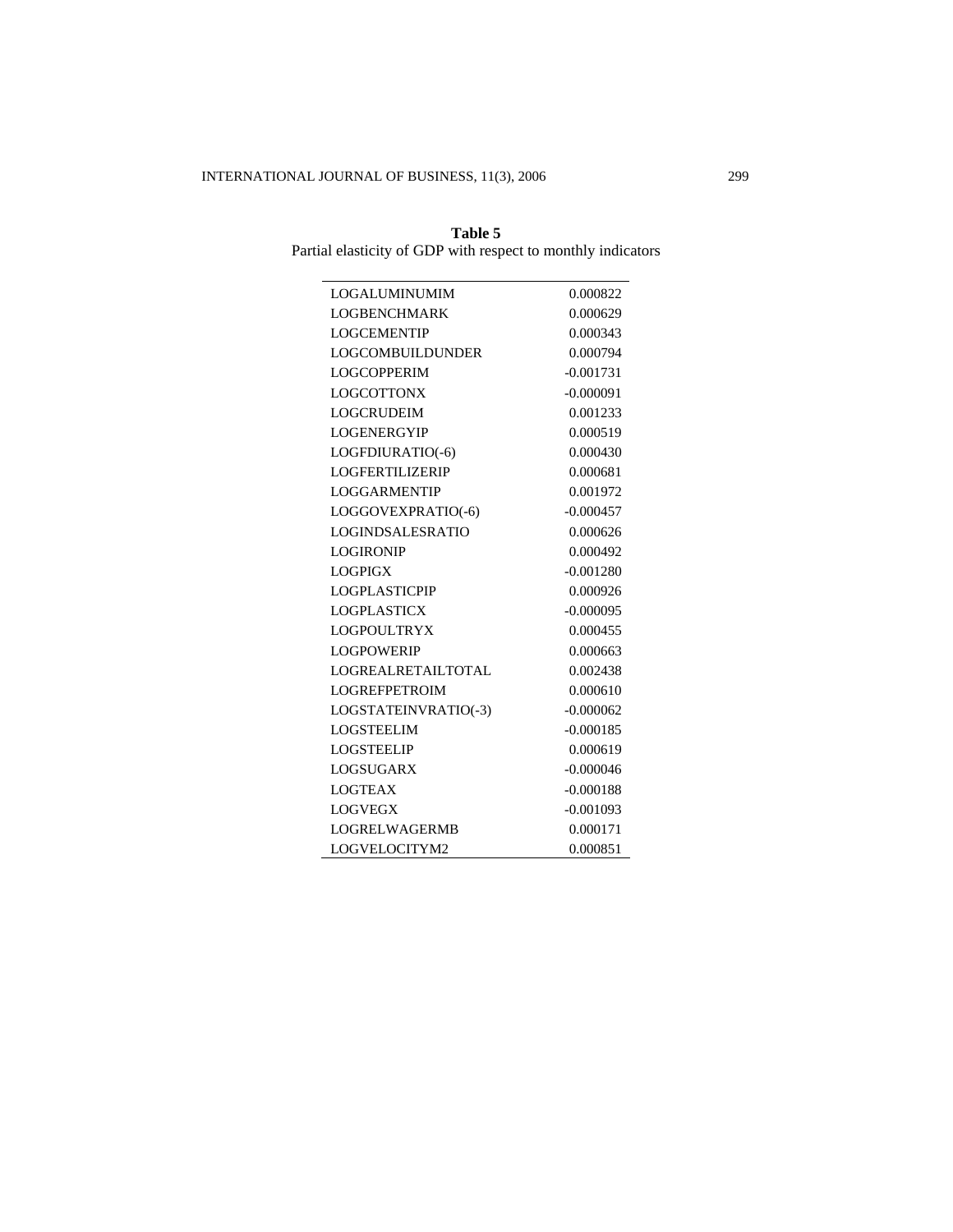|                    | LOGGDP | <b>GDP</b> |                 |
|--------------------|--------|------------|-----------------|
| 2005 <sub>O1</sub> | 4.70   | 109.90     | Actual          |
| 2005Q2             | 4.70   | 110.10     | Actual          |
| 2005Q3             | 4.70   | 109.80     | Actual          |
| 200504             | 4.70   | 109.90     | Actual          |
| <b>2006O1</b>      | 4.70   | 110.17     | <b>Forecast</b> |
| <b>2006O2</b>      | 4.70   | 110.03     | <b>Forecast</b> |

**Table 6** GDP forecast as of February 10, 2006 (Forecast period: 2006Q1 – 2006Q2)

Note: The LOGGDP variable stands for the logarithm of year-over-year percent change in GDP (base = 100), while the GDP variable here stands for the year-over percent change in  $GDP$  (base = 100).

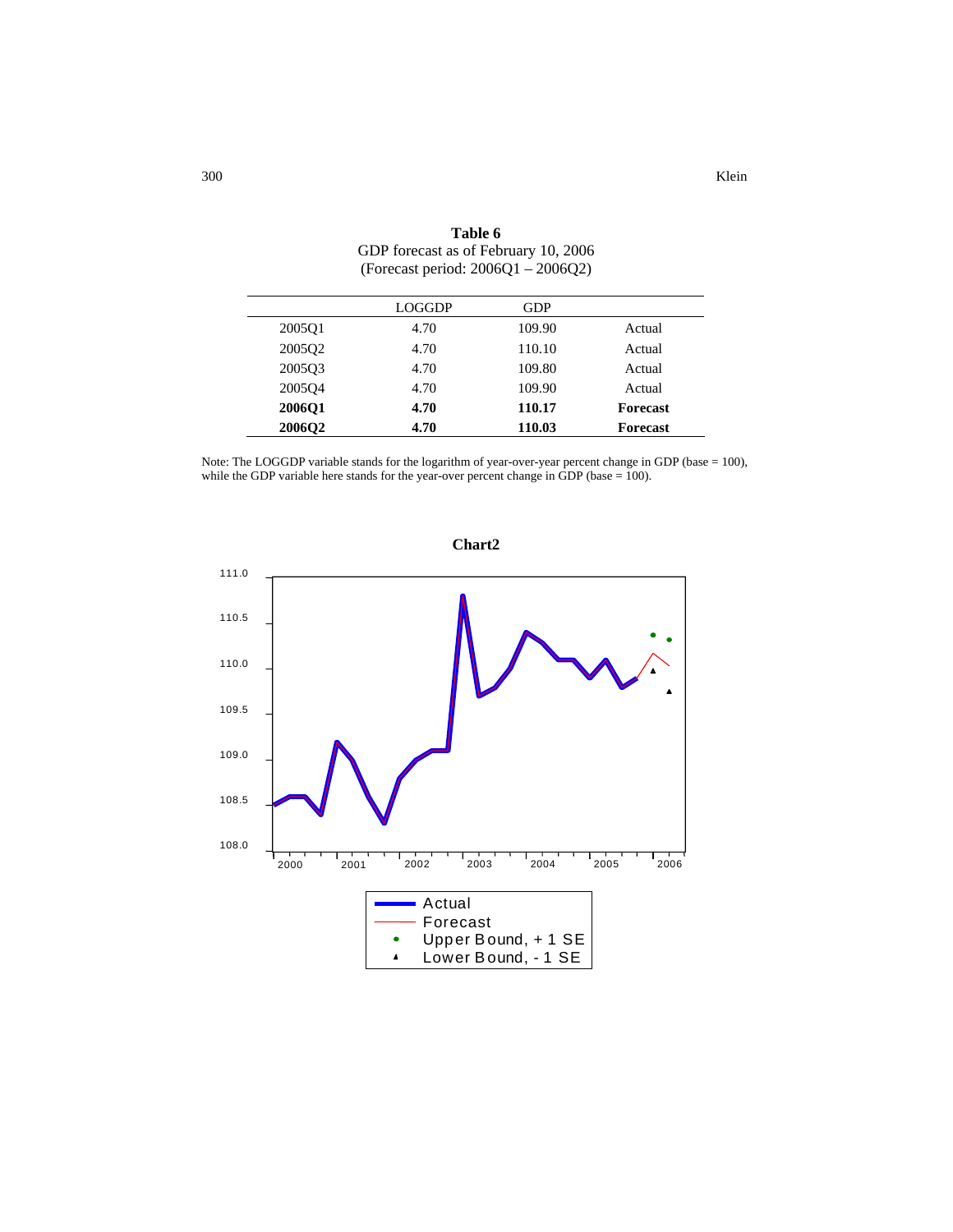### **Table 7**

CPI monthly regression equation Sample period: February 1997 – December 2005 Forecast period: January – June 2006

Dependent Variable: LOGCPI Method: Least Squares Date: 02/10/06 Time: 11:13 Sample (adjusted): 1997M02 2005M12 Included observations: 107 after adjustments Convergence achieved after 8 iterations

| Variable                 | Coefficient  | Std. Error            | t-Statistic  | Prob.        |
|--------------------------|--------------|-----------------------|--------------|--------------|
|                          |              |                       |              |              |
| C                        | 4.61085501   | 0.00236192            | 1952.16119   | 7.06E-231    |
| A <sub>1</sub>           | $-0.0043606$ | 0.00052281            | $-8.3406606$ | 4.18E-13     |
| A <sub>2</sub>           | $-0.0013519$ | 0.00051105            | $-2.6453231$ | 9.48E-03     |
| A8                       | $-0.00147$   | 0.00049372            | $-2.9774746$ | 3.65E-03     |
| <b>DUMMY</b>             | 0.00288475   | 0.00072879            | 3.95828581   | 1.41E-04     |
| AR(1)                    | 0.98521045   | 0.10036772            | 9.8160088    | 2.51E-16     |
| AR(2)                    | $-0.1561172$ | 0.08930589            | -1.7481179   | 8.35E-02     |
|                          |              |                       |              |              |
| R-squared                | 0.95318519   | Mean dependent var    |              | 4.61319806   |
| Adjusted R-squared       | 0.9503763    | S.D. dependent var    |              | 0.01809412   |
| S.E. of regression       | 0.00403071   | Akaike info criterion |              | $-8.1265643$ |
| Sum squared resid        | 0.00162466   | Schwarz criterion     |              | -7.9517063   |
| Log likelihood           | 441.77119    | F-statistic           |              | 339.346046   |
| Durbin-Watson stat       | 1.94178781   | Prob(F-statistic)     |              | 3.99E-64     |
|                          |              |                       |              |              |
| <b>Inverted AR Roots</b> | 0.79         | 0.2                   |              |              |

 $A_i = i$ <sup>th</sup> principal component

AR = autoregressive error transformation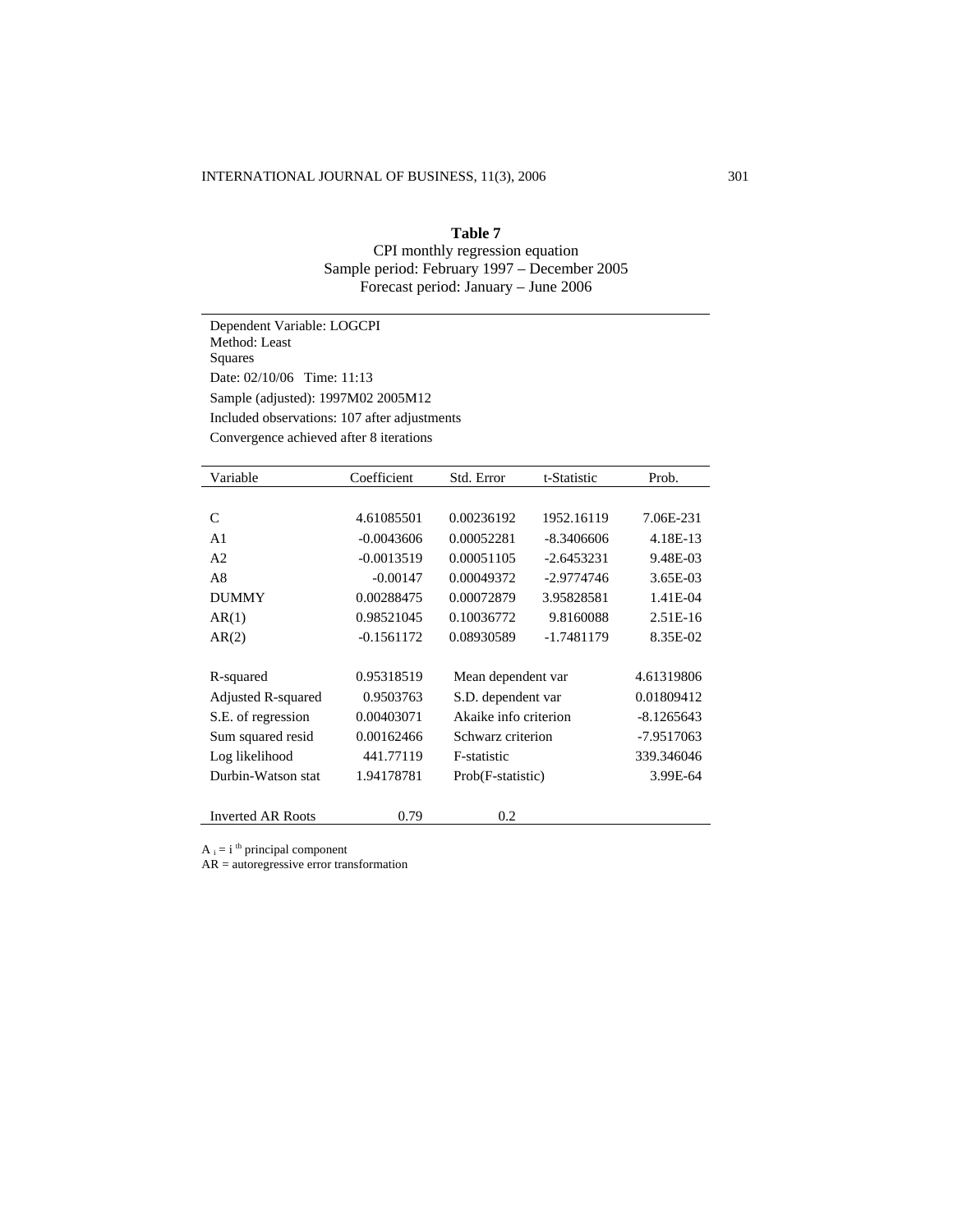302 Klein



**Chart 3**  CPI equation plot (February 1997 – December 2005)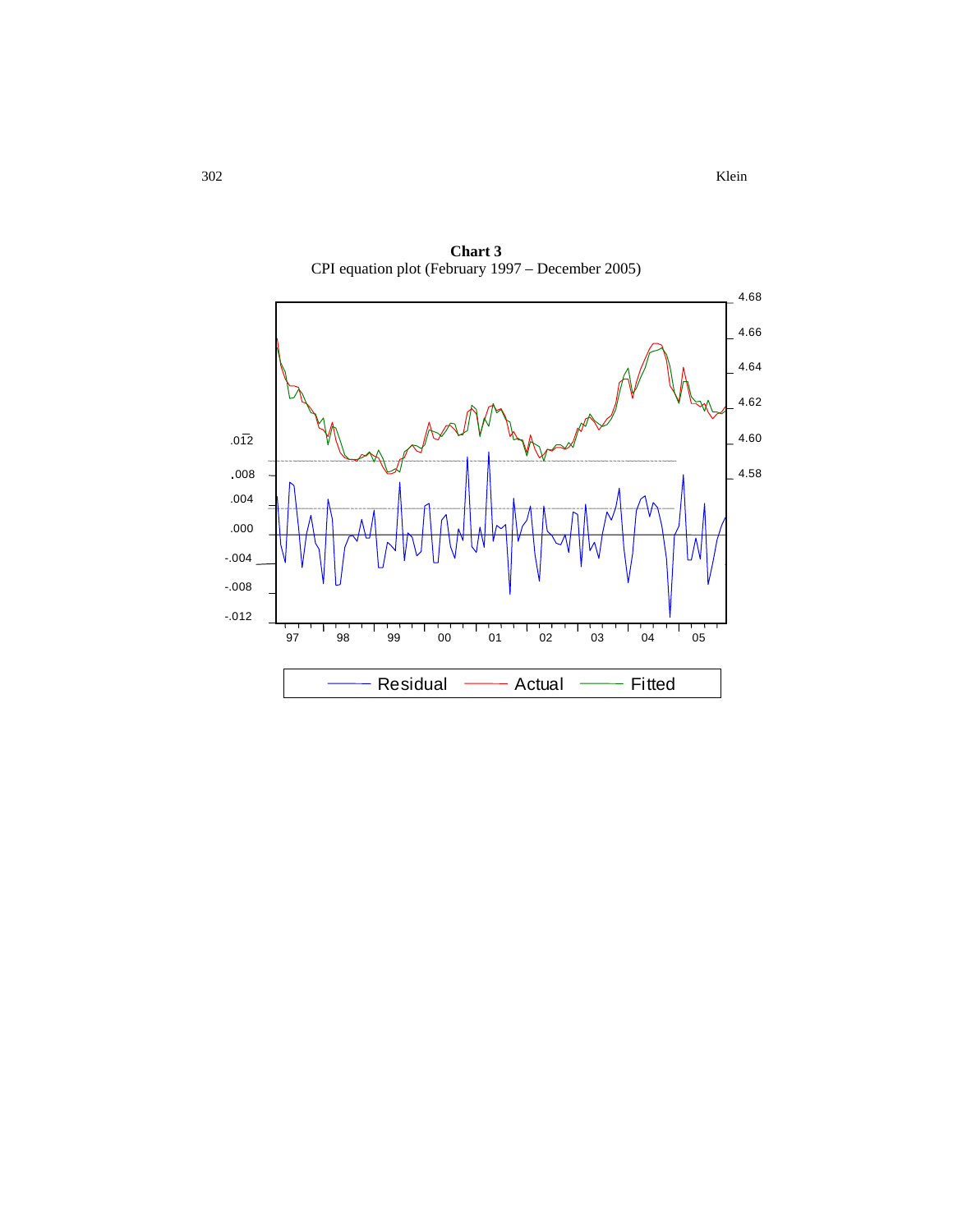| Table 8                                                      |  |
|--------------------------------------------------------------|--|
| Partial elasticity of CPI with respect to monthly indicators |  |

| LOGALUMINUMMP          | 0.000630    |
|------------------------|-------------|
| <b>LOGAQUATICXP</b>    | 0.000411    |
| <b>LOGCARMP</b>        | 0.000067    |
| <b>LOGCOALXP</b>       | 0.001177    |
| <b>LOGCOPPERMP</b>     | 0.001308    |
| <b>LOGCOTTONXP</b>     | 0.001352    |
| <b>LOGCRUDEMP</b>      | 0.000357    |
| <b>LOGDEPDEMAND</b>    | 0.001148    |
| <b>LOGFABRICMP</b>     | 0.000290    |
| <b>LOGFDI</b>          | 0.000476    |
| <b>LOGFERTILIZERMP</b> | 0.001380    |
| <b>LOGFIBREMP</b>      | 0.000616    |
| LOGINCOME35            | 0.000655    |
| <b>LOGINVSTATE</b>     | $-0.000877$ |
| <b>LOGIRONMP</b>       | 0.001452    |
| LOGM1                  | $-0.000271$ |
| <b>LOGPEAOILXP</b>     | 0.000022    |
| <b>LOGPETROMP</b>      | 0.000191    |
| <b>LOGPIGXP</b>        | 0.000539    |
| <b>LOGPLASTICXP</b>    | 0.000931    |
| <b>LOGPOULTRYXP</b>    | $-0.000296$ |
| <b>LOGREPRICE</b>      | 0.000606    |
| <b>LOGRICEPRICE</b>    | 0.001338    |
| <b>LOGRUBBERMP</b>     | 0.001078    |
| <b>LOGSILKXP</b>       | 0.001320    |
| <b>LOGSOYOILXP</b>     | $-0.000164$ |
| <b>LOGSTEELMP</b>      | 0.000775    |
| LOGSUGARXP             | 0.000797    |
| <b>LOGTEAXP</b>        | 0.001124    |
| <b>LOGTVMP</b>         | 0.000490    |
| <b>LOGVEGOILMP</b>     | $-0.000101$ |
| <b>LOGWHEATMP</b>      | 0.000155    |
| <b>LOGYARNMP</b>       | 0.000970    |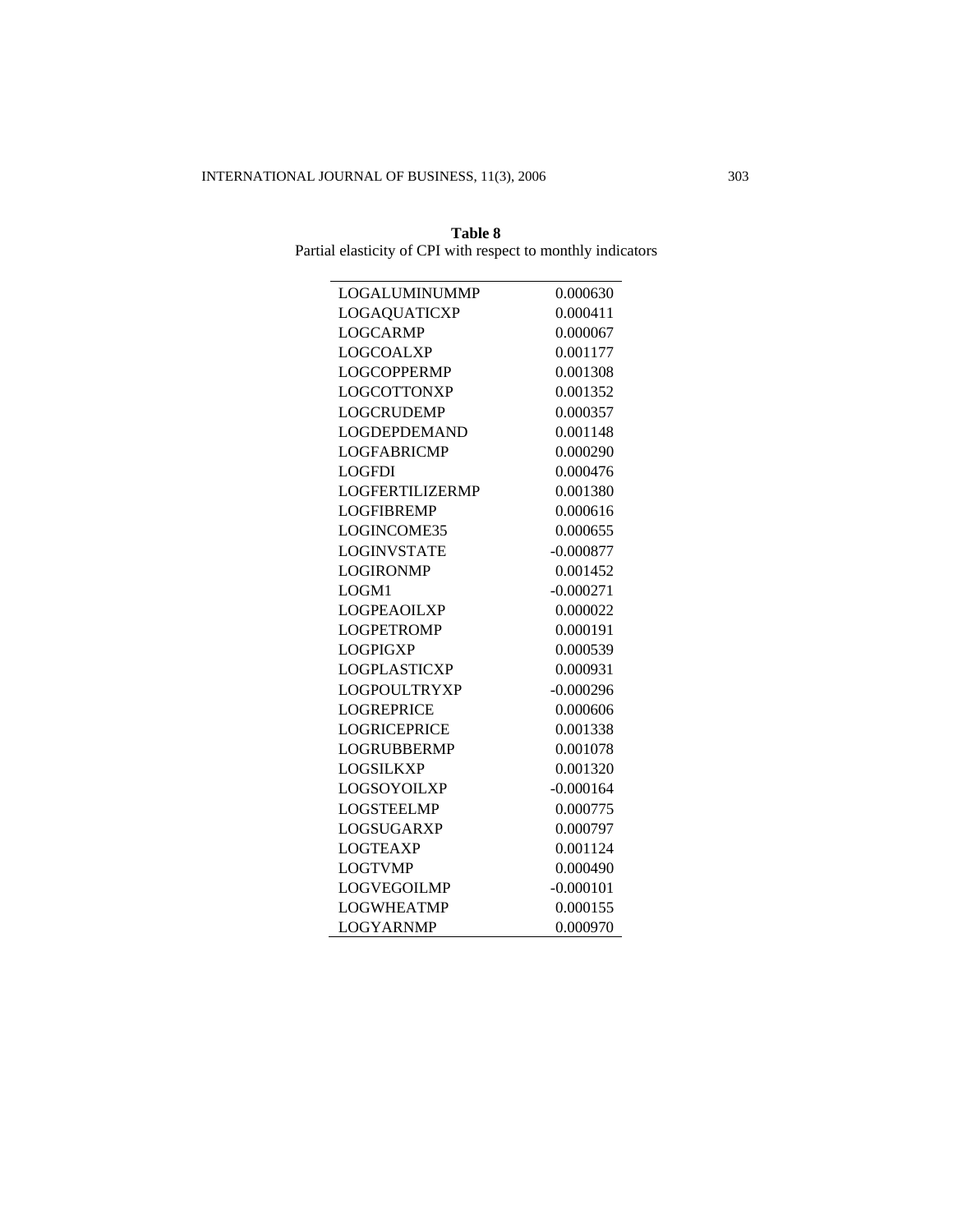|         | <b>LOGCPI</b> | <b>CPI</b> |                 |
|---------|---------------|------------|-----------------|
| 2005M01 | 4.62          | 101.90     | Actual          |
| 2005M02 | 4.64          | 103.90     | Actual          |
| 2005M03 | 4.63          | 102.70     | Actual          |
| 2005M04 | 4.62          | 101.80     | Actual          |
| 2005M05 | 4.62          | 101.80     | Actual          |
| 2005M06 | 4.62          | 101.60     | Actual          |
| 2005M07 | 4.62          | 101.80     | Actual          |
| 2005M08 | 4.62          | 101.30     | Actual          |
| 2005M09 | 4.61          | 100.90     | Actual          |
| 2005M10 | 4.62          | 101.20     | Actual          |
| 2005M11 | 4.62          | 101.30     | Actual          |
| 2005M12 | 4.62          | 101.60     | <b>Forecast</b> |
| 2006M01 | 4.62          | 101.90     | <b>Forecast</b> |
| 2006M02 | 4.62          | 101.16     | <b>Forecast</b> |
| 2006M03 | 4.62          | 101.47     | <b>Forecast</b> |
| 2006M04 | 4.62          | 101.53     | <b>Forecast</b> |
| 2006M05 | 4.62          | 101.37     | <b>Forecast</b> |
| 2006M06 | 4.62          | 101.27     | <b>Forecast</b> |

**Table 9**  CPI forecast as of February 10, 2006 (Forecast period: January – June 2006)

Note: The LOGCPI variable represents the logarithm of CPI year-over-year change (base = 100). The CPI variable represents the year-over-year change of consumer prices (base = 100).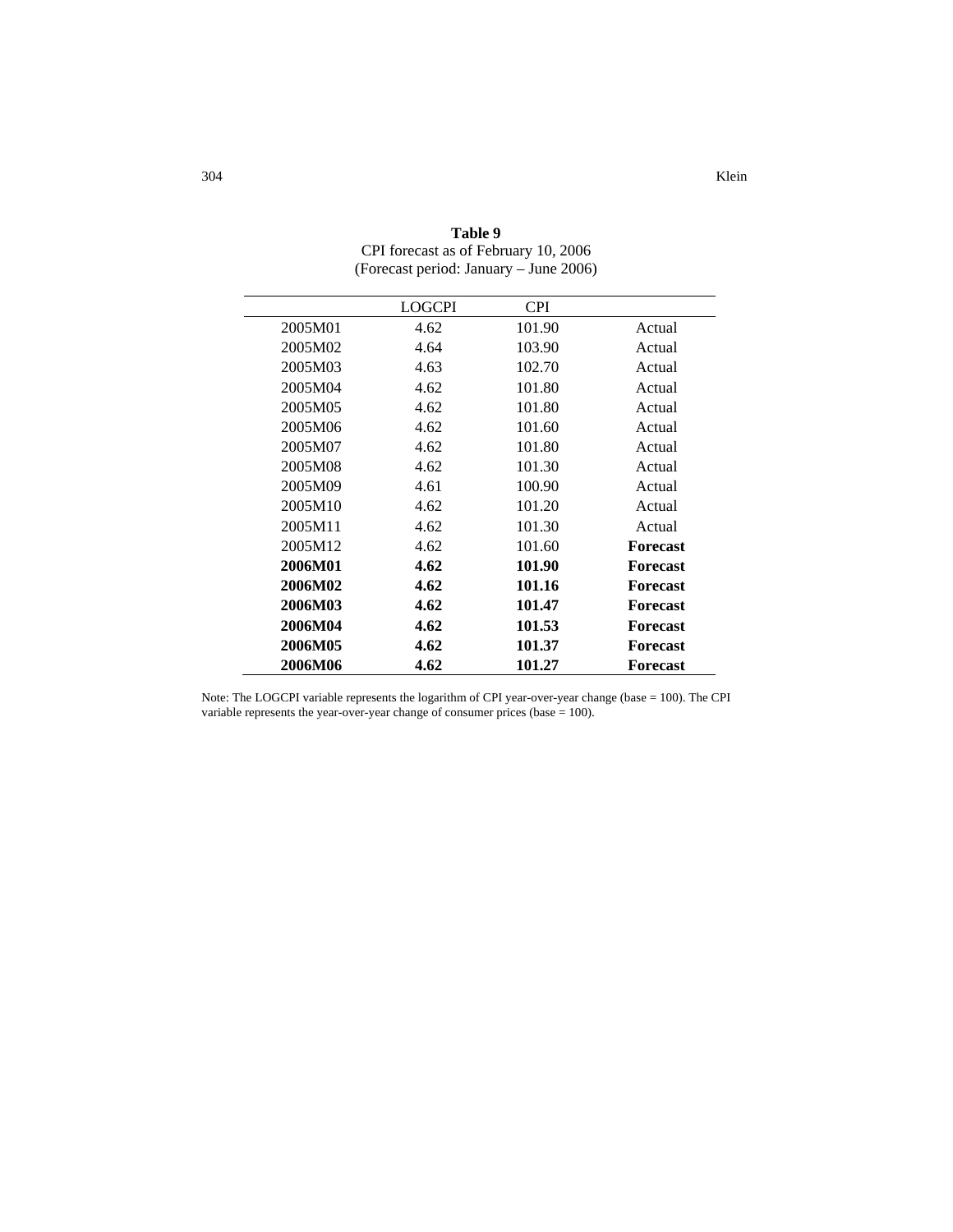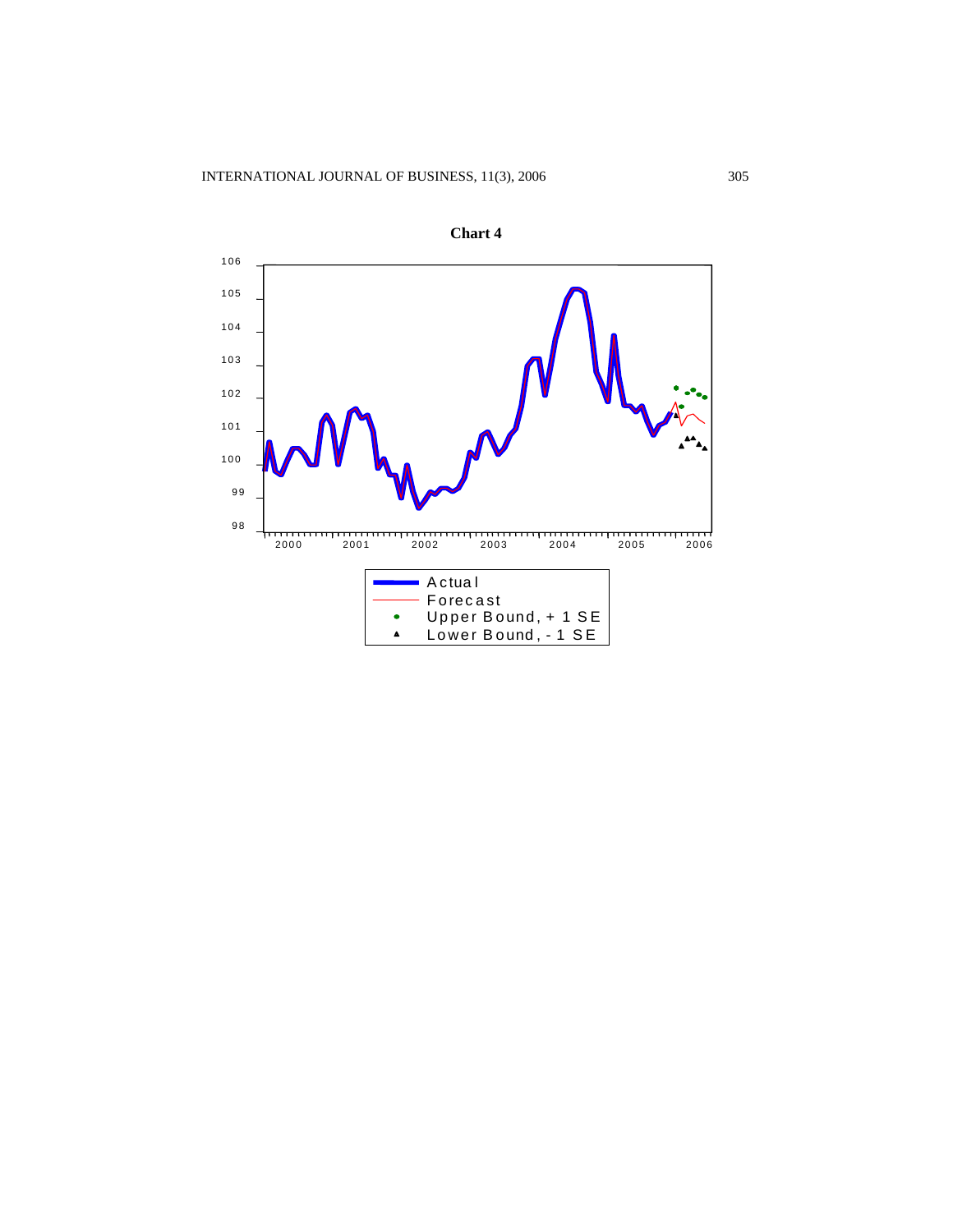### **Table 10**

PPI monthly regression equation Sample period: February 1997 – December 2005 Forecast period: January – June 2006

Dependent Variable: LOGPPI Method: Least Squares Date: 02/10/06 Time: 11:23 Sample (adjusted): 1997M02 2005M12 Included observations: 107 after adjustments Convergence achieved after 22 iterations Backcast: 1997M01

| Variable                 | Coefficient  | Std. Error            | t-Statistic  | Prob.         |
|--------------------------|--------------|-----------------------|--------------|---------------|
|                          |              |                       |              |               |
| $\mathcal{C}$            | 4.37983025   | 0.05704672            | 76.7761973   | 4.95E-90      |
| A <sub>1</sub>           | 0.00450956   | 9.22E-04              | 4.89019767   | 3.90E-06      |
| A9                       | $-0.0018203$ | 0.00070034            | $-2.5991407$ | 1.08E-02      |
| A11                      | $-0.0016052$ | 0.00057131            | $-2.8095964$ | 5.98E-03      |
| LOGBRENTSPOT(-1)         | 0.01834533   | 0.00403839            | 4.54273143   | 1.57E-05      |
| LOGBASEMETAL(-3)         | 0.03107279   | 0.01151927            | 2.69746254   | 8.21E-03      |
| AR(1)                    | 0.92831715   | 0.0409536             | 22.6675367   | 5.64E-41      |
| MA(1)                    | 0.08723909   | 0.11208546            | 0.77832657   | 4.38E-01      |
|                          |              |                       |              |               |
| R-squared                | 0.98205444   | Mean dependent var    |              | $4.61E + 00$  |
| Adjusted R-squared       | 0.98078556   | S.D. dependent var    |              | 0.03664249    |
| S.E. of regression       | 0.00507924   | Akaike info criterion |              | $-7.66E + 00$ |
| Sum squared resid        | 0.00255407   | Schwarz criterion     |              | -7.4556486    |
| Log likelihood           | 417.568516   | F-statistic           |              | $7.74E + 02$  |
| Durbin-Watson stat       | 1.98356206   | Prob(F-statistic)     |              | 2.01E-83      |
|                          |              |                       |              |               |
| <b>Inverted AR Roots</b> | 0.93         |                       |              |               |
| <b>Inverted MA Roots</b> | $-0.090000$  |                       |              |               |

 $A_i = i$ <sup>th</sup> principal component

AR = autoregressive error transformation

MA = moving-average error transformation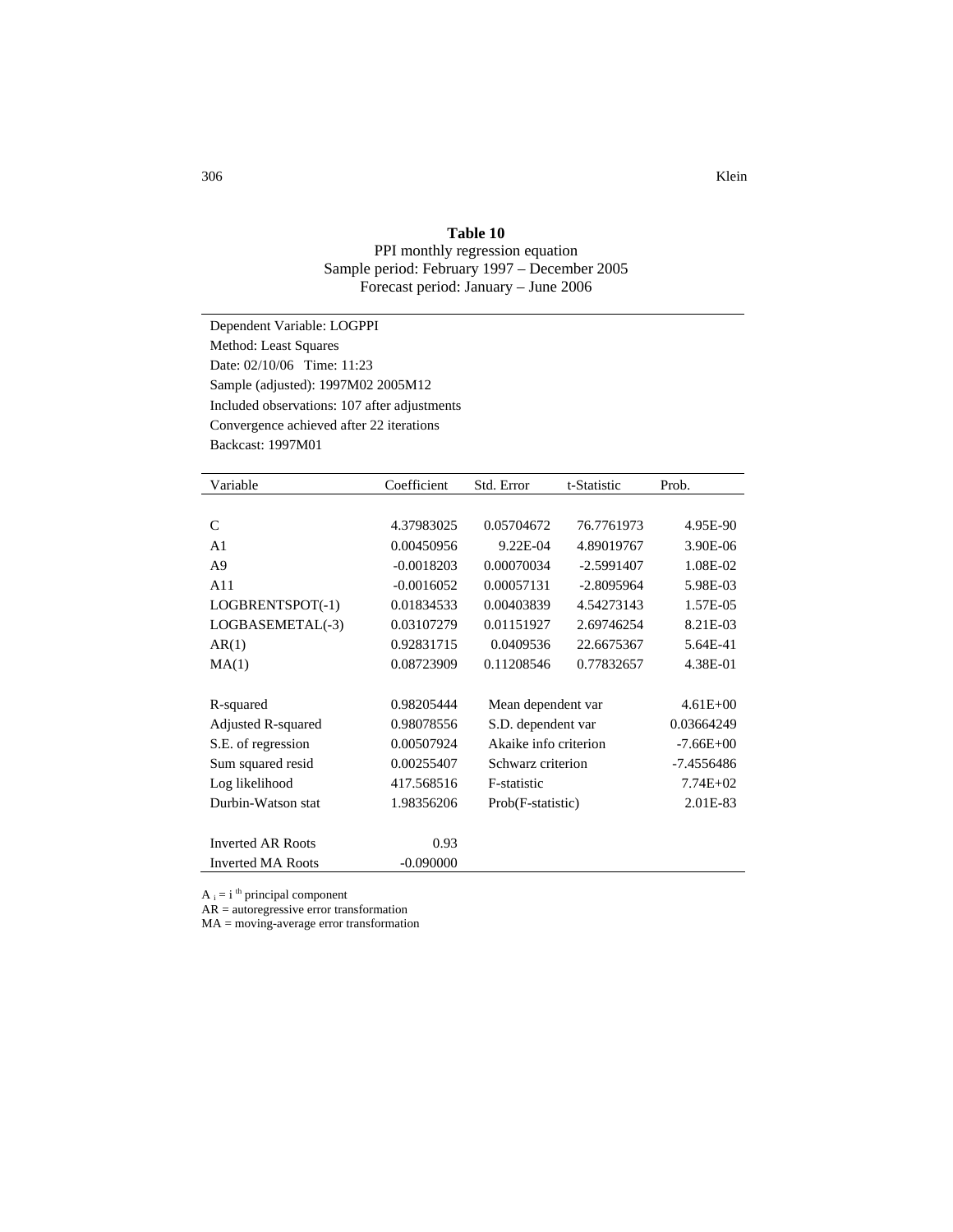

**Chart 5**  PPI equation plot (February 1997 – December 2005)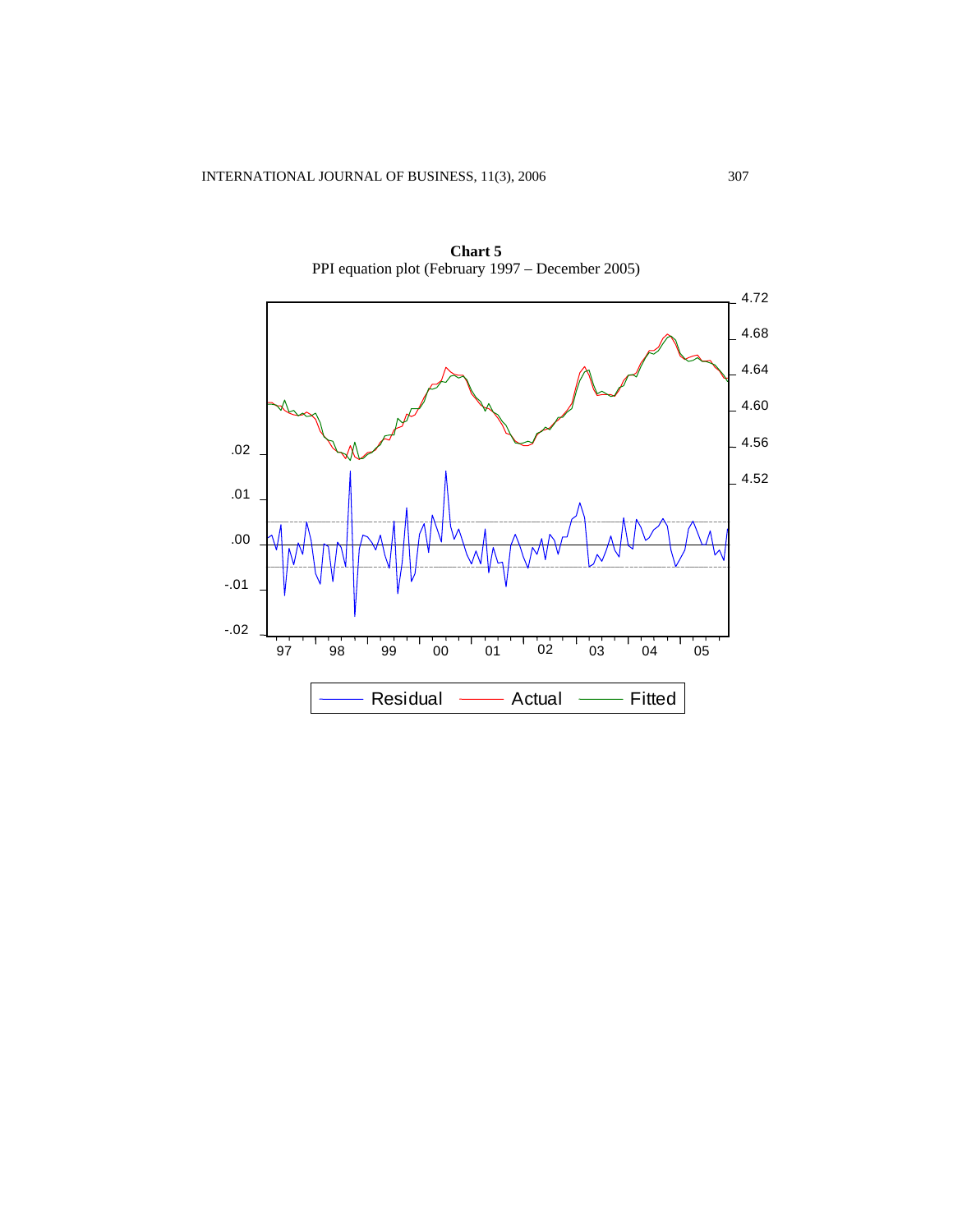**Table 11**  Partial elasticity of PPI with respect to monthly indicators

| <b>LOGCEREALMP</b>                    | 0.001369    |
|---------------------------------------|-------------|
| <b>LOGVEGOILMP</b>                    | $-0.000072$ |
| <b>LOGSUGARMP</b>                     | $-0.000589$ |
| LOGRUBBERMP                           | 0.000837    |
| <b>LOGWOODMP</b>                      | $-0.000355$ |
| <b>LOGFIBREMP</b>                     | 0.001190    |
| <b>LOGIRONMP</b>                      | 0.000636    |
| <b>LOGPETROMP</b>                     | 0.000756    |
| <b>LOGFERTILIZERMP</b>                | 0.000824    |
| <b>LOGPLASTICMP</b>                   | 0.001724    |
| LOGCOTTONMP                           | $-0.000120$ |
| <b>LOGSTEELMP</b>                     | 0.001299    |
| LOGPIGXP                              | 0.001022    |
| <b>LOGPOULTRYXP</b>                   | $-0.000479$ |
| <b>LOGTEAXP</b>                       | 0.000860    |
| <b>LOGCOALXP</b>                      | 0.001323    |
| LOGBUILDPUPI                          | 0.000601    |
| <b>LOGCHEMPUPI</b>                    | 0.001568    |
| <b>LOGFERMETPUPI</b>                  | 0.001147    |
| LOGFUELPUPI                           | 0.000839    |
| <b>LOGNONFERPUPI</b>                  | 0.001385    |
| <b>LOGTIMBERPUPI</b>                  | 0.000020    |
| <b>LOGVALUEADD</b>                    | 0.000900    |
| <b>LOGINDSALES</b>                    | 0.000549    |
| <b>LOGGOVEXPCAP</b>                   | $-0.000122$ |
| <b>LOGREOFFICE</b>                    | 0.001012    |
| <b>LOGRECOM</b>                       | 0.001170    |
| <b>LOGCOMSALE</b>                     | 0.000146    |
| <b>LOGINVSTATE</b>                    | $-0.000824$ |
| <b>LOGFDI</b>                         | 0.000831    |
| <b>Separate Independent Variables</b> |             |
| LOGBRENTSPOT(-1)                      | 0.018345    |
| LOGBASEMETAL(-3)                      | 0.031073    |

308 Klein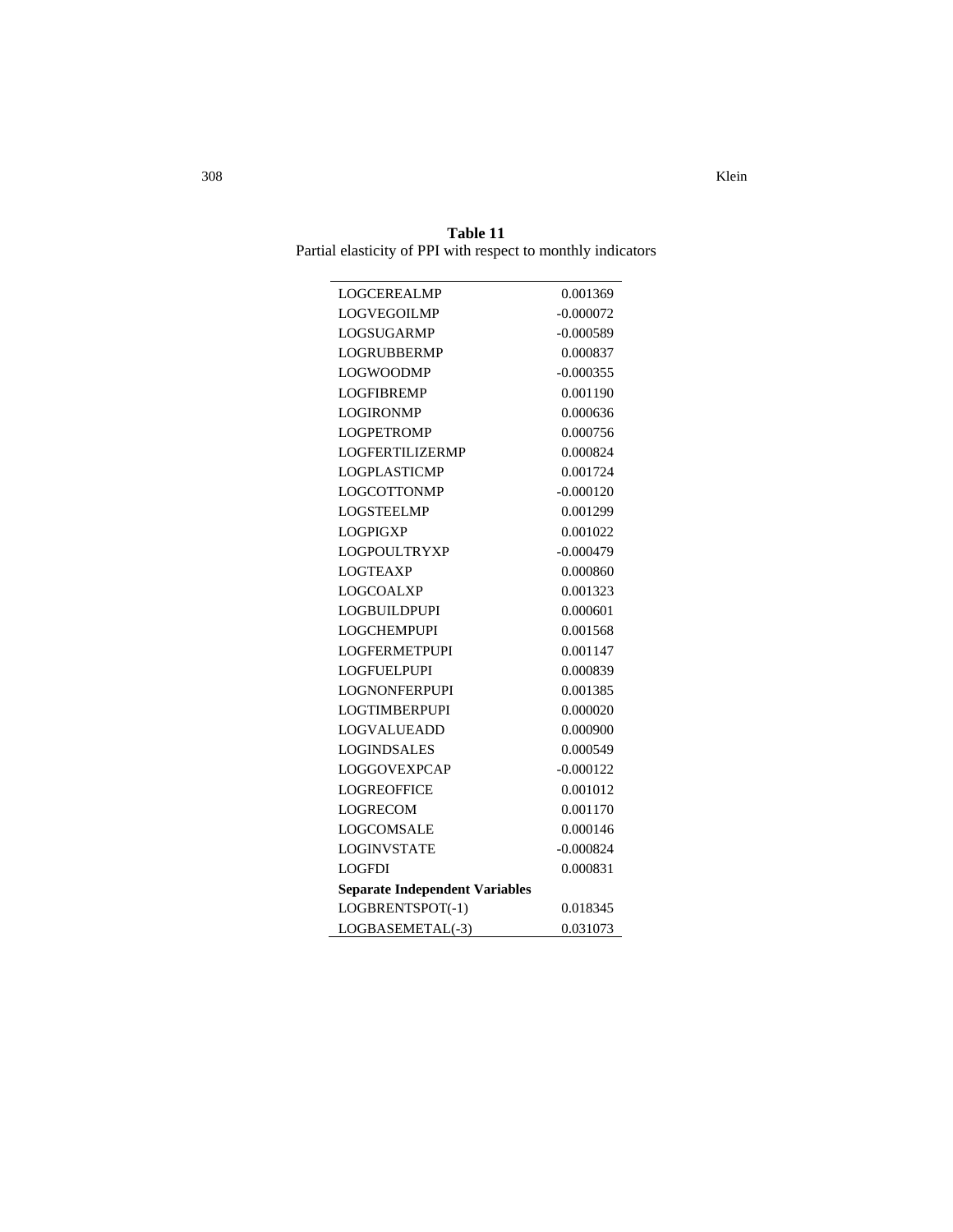|         | <b>LOGPPI</b> | <b>PPI</b> |                 |
|---------|---------------|------------|-----------------|
| 2005M01 | 4.66          | 105.80     | Actual          |
| 2005M02 | 4.66          | 105.40     | Actual          |
| 2005M03 | 4.66          | 105.60     | Actual          |
| 2005M04 | 4.66          | 105.80     | Actual          |
| 2005M05 | 4.66          | 105.90     | Actual          |
| 2005M06 | 4.66          | 105.20     | Actual          |
| 2005M07 | 4.66          | 105.20     | Actual          |
| 2005M08 | 4.66          | 105.30     | Actual          |
| 2005M09 | 4.65          | 104.50     | Actual          |
| 2005M10 | 4.64          | 104.00     | Actual          |
| 2005M11 | 4.64          | 103.20     | Actual          |
| 2005M12 | 4.64          | 103.20     | <b>Forecast</b> |
| 2006M01 | 4.63          | 103.00     | <b>Forecast</b> |
| 2006M02 | 4.63          | 102.99     | <b>Forecast</b> |
| 2006M03 | 4.64          | 103.05     | <b>Forecast</b> |
| 2006M04 | 4.63          | 102.81     | <b>Forecast</b> |
| 2006M05 | 4.63          | 102.62     | <b>Forecast</b> |
| 2006M06 | 4.63          | 102.54     | <b>Forecast</b> |

| Table 12                               |
|----------------------------------------|
| PPI forecast as of February 10, 2006   |
| (Forecast period: January – June 2006) |

Note: The LOGPPI variable represents the logarithm of PPI year-over-year change (base = 100). The PPI variable represents the year-over-year change of producer prices (base = 100).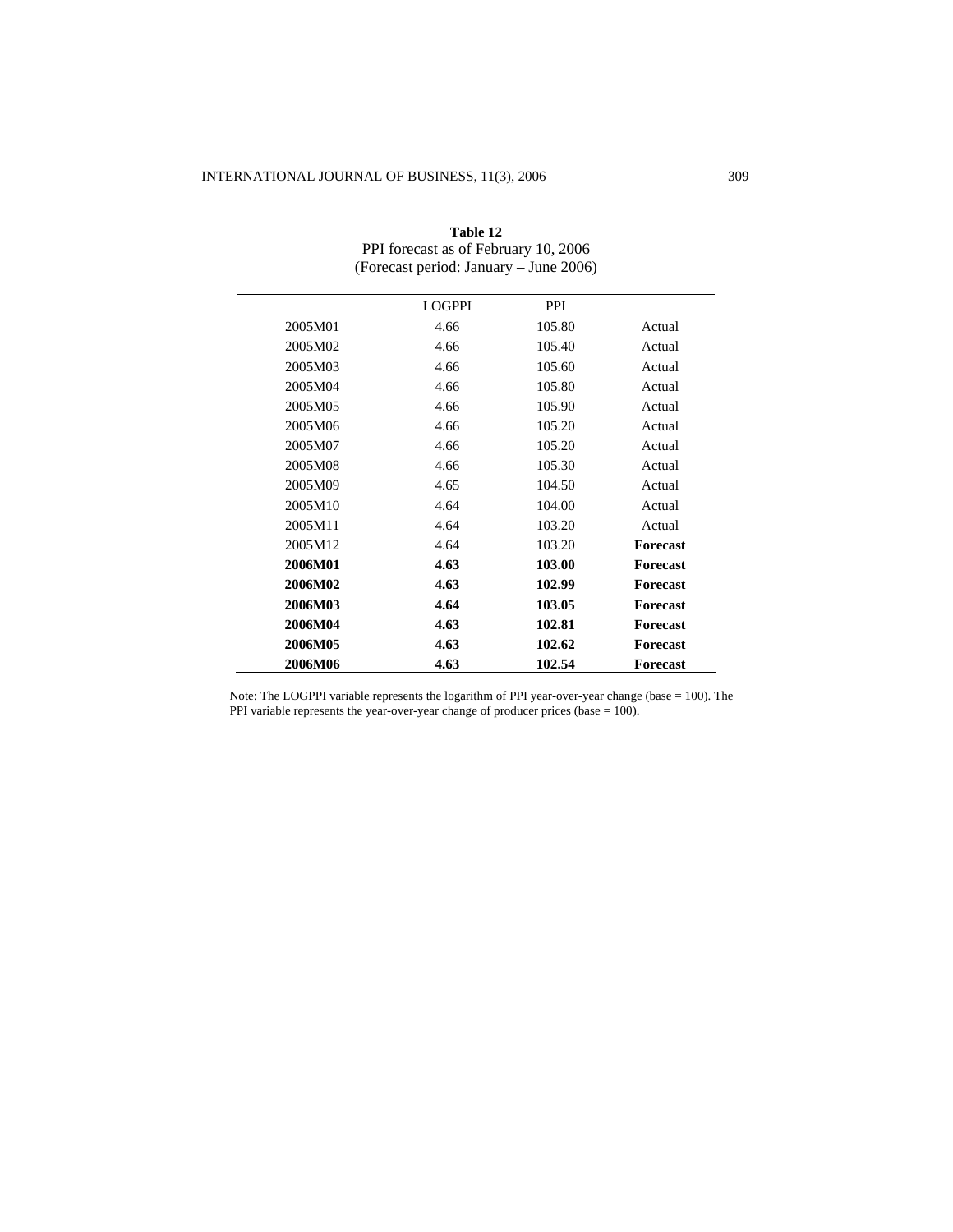310 Klein



**Chart 6**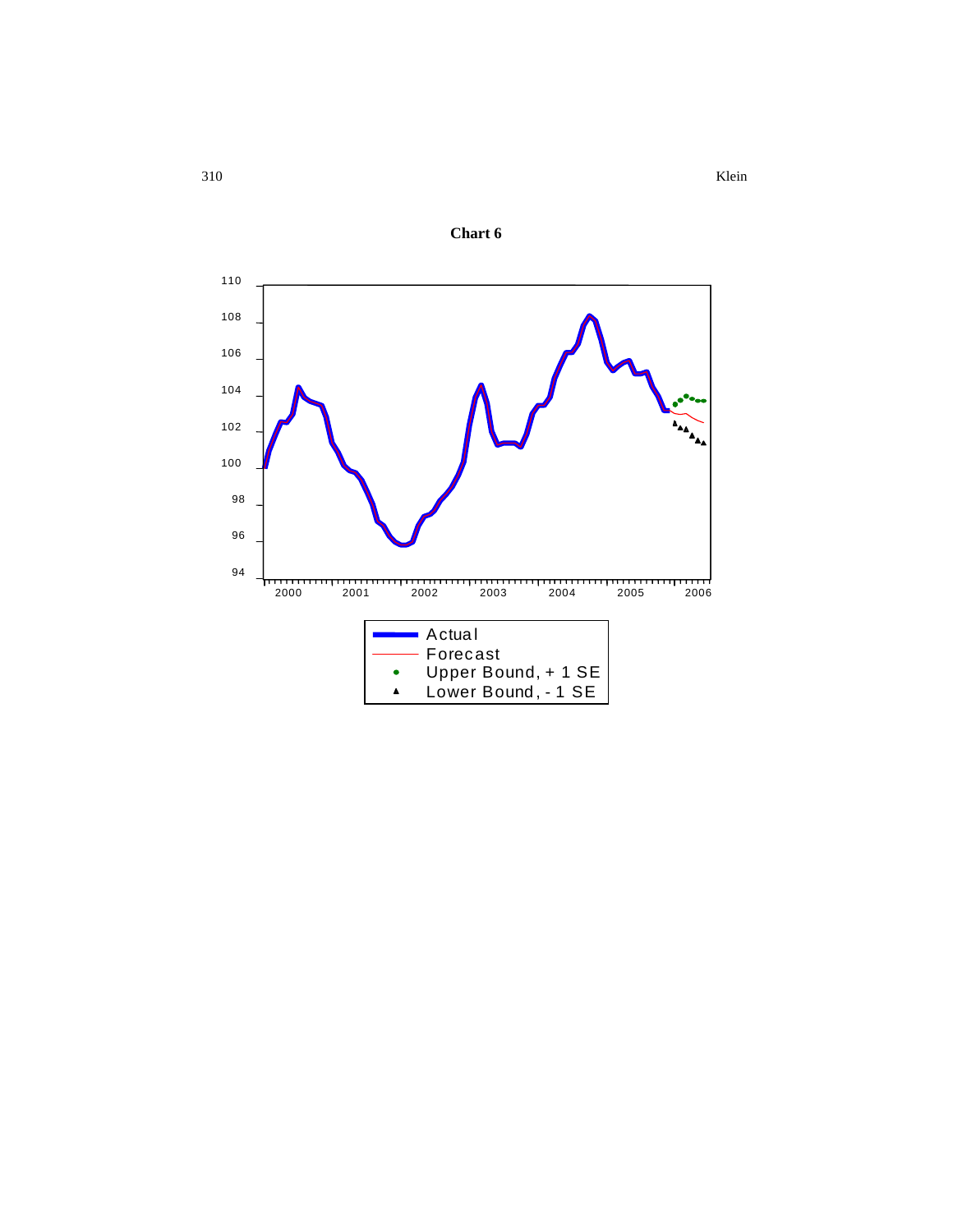|                |        | Initial  | Revised  | Month-end              | <b>CQM</b>   |
|----------------|--------|----------|----------|------------------------|--------------|
|                |        | Official | Official | CQM**                  | Forecast     |
|                |        | Figure   | Figure   | <b>Forecast Figure</b> | Month        |
|                |        |          |          |                        |              |
| <b>GDP</b>     | 2004Q4 | 109.5    | 109.5    | 109.5                  | December 04  |
| (year-to-date, |        |          |          | 109.7                  | January 05   |
| year- over-    |        |          |          |                        |              |
| year<br>index) | 2005Q1 | 109.5    | 109.9*   | 108.8                  | December 04  |
|                |        |          |          | 108.9                  | January 05   |
|                |        |          |          | 109.2                  | February 05  |
|                |        |          |          | 108.3                  | March 05     |
|                |        |          |          | 108.7                  |              |
|                |        |          |          |                        | April 05     |
|                | 2005Q2 | 109.5    | $110.1*$ | 108.9                  | January 05   |
|                |        |          |          | 108.9                  | February 05  |
|                |        |          |          | 108.5                  | March 05     |
|                |        |          |          | 109.5                  | April 05     |
|                |        |          |          | 109.7                  | May 05       |
|                |        |          |          | 109.5                  | June 05      |
|                |        |          |          | 109.6                  | July 05      |
|                |        |          |          |                        |              |
|                | 2005Q3 | 109.4    | 109.8*   | 109.3                  | April 05     |
|                |        |          |          | 109.4                  | May 05       |
|                |        |          |          | 109.2                  | June 05      |
|                |        |          |          | 109.4                  | July 05      |
|                |        |          |          | 109.3                  | August 05    |
|                |        |          |          | 109.6                  | September 05 |
|                |        |          |          | 109.6                  | October 05   |
|                |        |          |          |                        |              |
|                | 2005Q4 | $110.1*$ |          | 109.4                  | July 05      |
|                |        |          |          | 109.4                  | August 05    |
|                |        |          |          | 109.4                  | September 05 |
|                |        |          |          | 109.1                  | October 05   |
|                |        |          |          | 109.3                  | November 05  |
|                |        |          |          | 109.4                  | December 05  |
|                |        |          |          | 109.8                  | January 06   |
|                |        |          |          |                        |              |

**Table 13**  Quarterly track record

\* GDP estimates for year 2005 were revised upward in January 2006 to reflect better accounting methods for output in the tertiary industry.

\*\*CQM = Current Quarter Model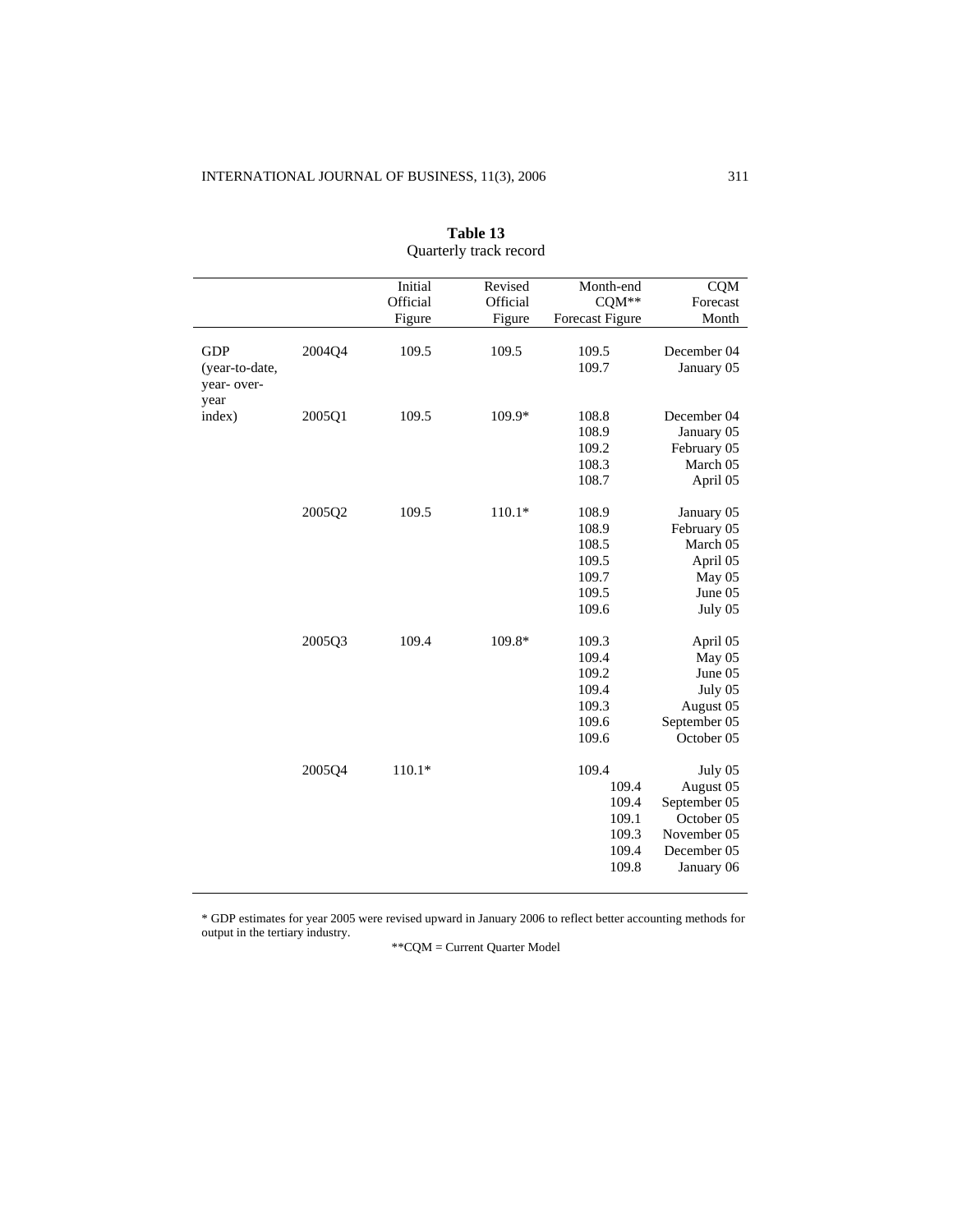312 Klein

|                           |        | <b>Initial Official</b><br>Figure | Month-end<br>CQM* Forecast<br>Figure                        | <b>CQM</b> Forecast<br>Month                                                                   |
|---------------------------|--------|-----------------------------------|-------------------------------------------------------------|------------------------------------------------------------------------------------------------|
| <b>CPI</b><br>(year-over- | 2004Q4 | 103.2                             | 102.9<br>102.8                                              | December 04<br>January 05                                                                      |
| year index)               | 2005Q1 | 102.8                             | 100.7<br>101.4<br>101.8<br>103.2<br>102.7                   | December 04<br>January 05<br>February 05<br>March 05<br>April 05                               |
|                           | 2005Q2 | 101.7                             | 100.5<br>100.7<br>102.4<br>101.5<br>101.2<br>101.7<br>101.6 | January 05<br>February 05<br>March 05<br>April 05<br>May 05<br>June 05<br>July 05              |
|                           | 2005Q3 | 101.3                             | 100.1<br>100.1<br>100.4<br>101.4<br>101.7<br>101.4<br>101.4 | April 05<br>May 05<br>June 05<br>July 05<br>August 05<br>September 05<br>October 05            |
|                           | 2005Q4 | 101.4                             | 101.0<br>101.3<br>100.9<br>100.8<br>101.2<br>101.3<br>101.2 | July 05<br>August 05<br>September 05<br>October 05<br>November 05<br>December 05<br>January 06 |

**Table 13 (continued)** 

\*CQM = Current Quarter Model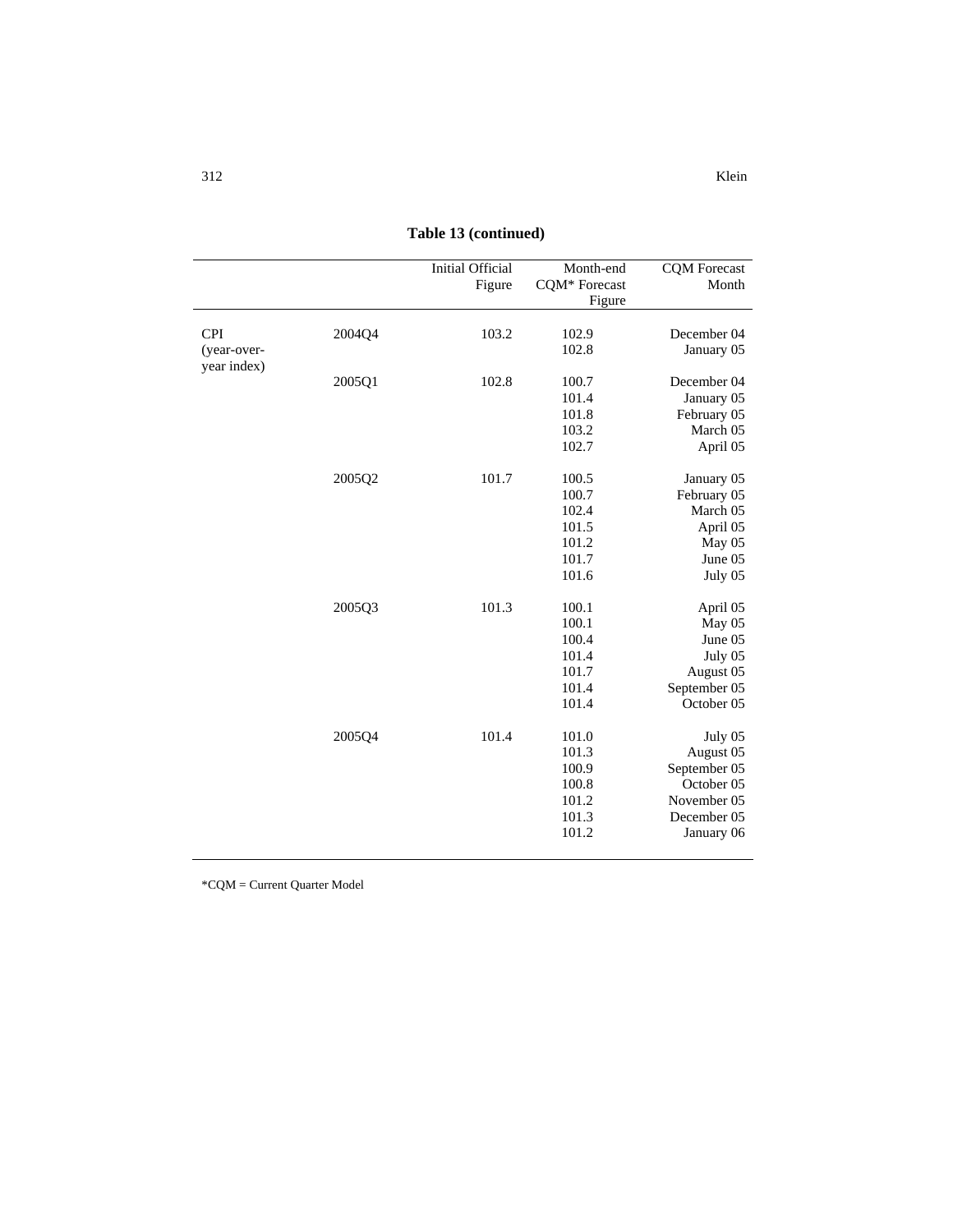|                    |        | <b>Initial Official</b><br>Figure | Month-end<br>CQM* Forecast<br>Figure                        | <b>CQM</b> Forecast<br>Month                                                                   |
|--------------------|--------|-----------------------------------|-------------------------------------------------------------|------------------------------------------------------------------------------------------------|
| PPI<br>(year-over- | 2004Q4 | 107.9                             | 107.5<br>107.7                                              | December 04<br>January 05                                                                      |
| year index)        | 2005Q1 | 105.6                             | 106.0<br>105.7<br>104.9<br>105.3<br>105.3                   | December 04<br>January 05<br>February 05<br>March 05<br>April 05                               |
|                    | 2005Q2 | 105.6                             | 103.4<br>102.4<br>103.4<br>104.3<br>105.0<br>105.6<br>105.6 | January 05<br>February 05<br>March 05<br>April 05<br>May 05<br>June 05<br>July 05              |
|                    | 2005Q3 | 105.0                             | 102.6<br>104.2<br>103.9<br>104.4<br>104.7<br>105.1<br>105.1 | April 05<br>May $05$<br>June 05<br>July 05<br>August 05<br>September 05<br>October 05          |
|                    | 2005Q4 | 103.5                             | 103.5<br>103.6<br>104.3<br>103.7<br>103.6<br>103.4<br>103.3 | July 05<br>August 05<br>September 05<br>October 05<br>November 05<br>December 05<br>January 06 |

## **Table 13 (continued)**

\*CQM = Current Quarter Model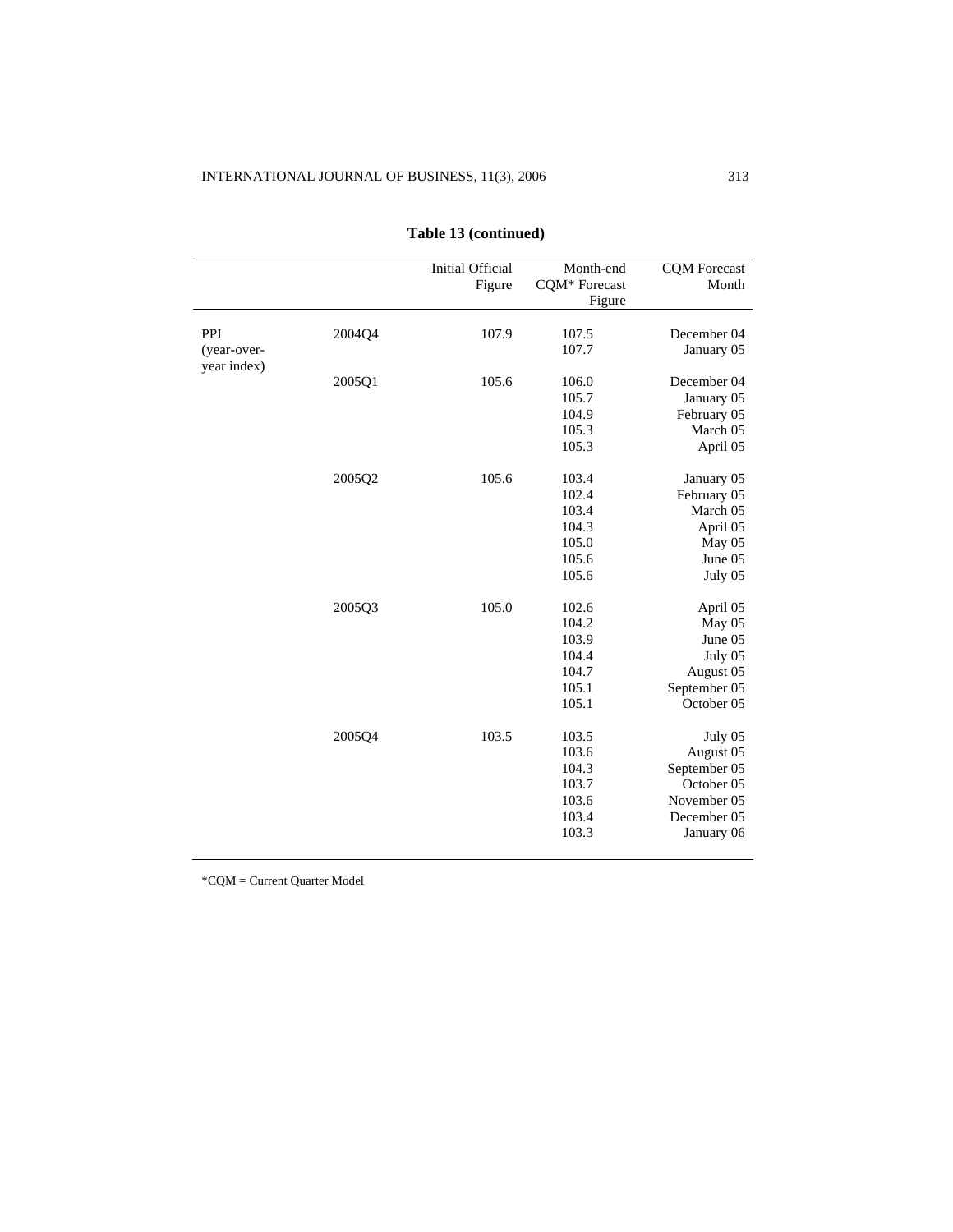**Chart 7**  Gross domestic product (1980 – 2005) (Year-to-date, year-over-year index)



**Chart 8**  GDP per Capita (1980 – 2005) (Yuan)

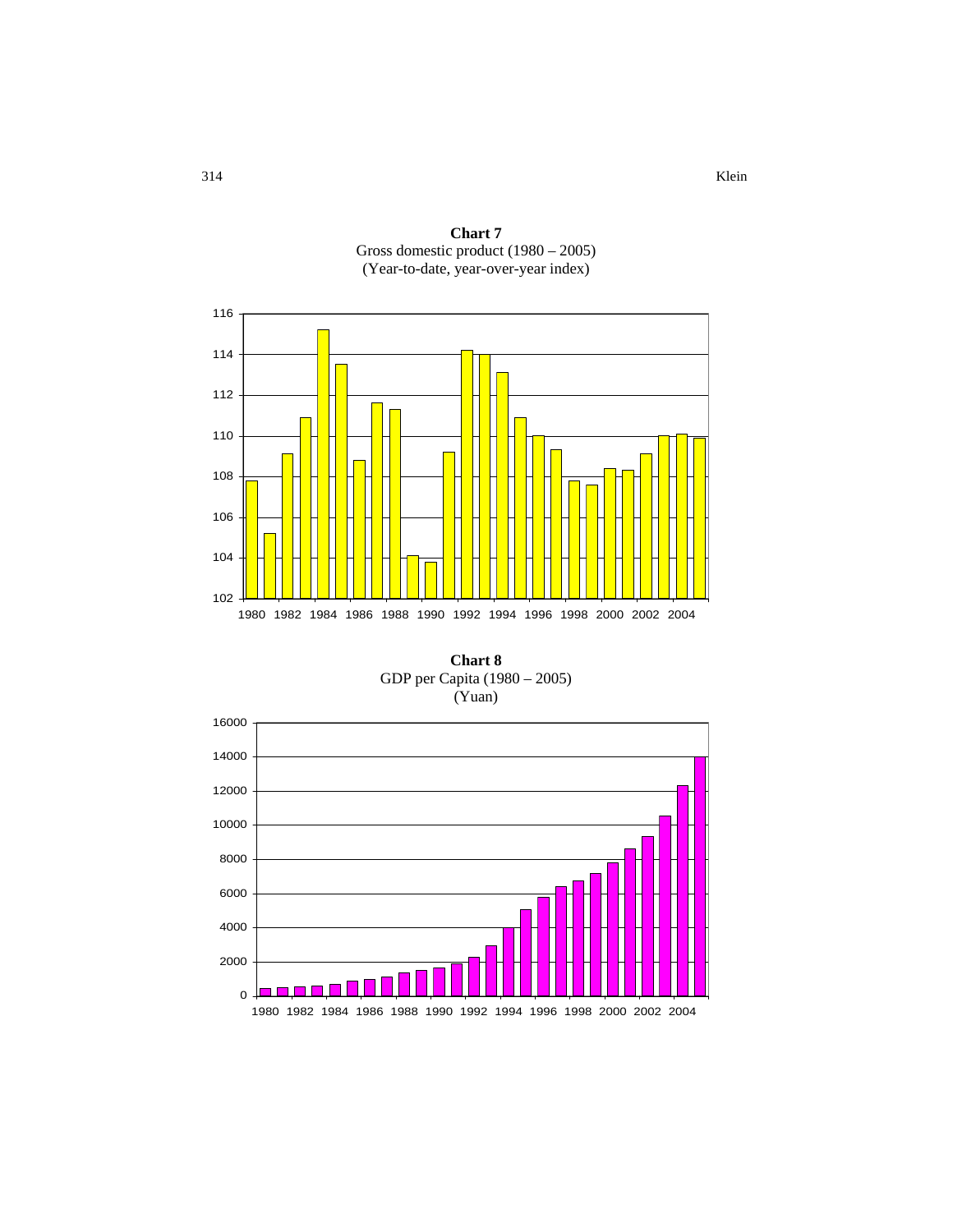

**Chart 9**  Population (1980 – 2005) (Millions of persons)

**Chart 10** Trade Balance (1980 – 2005) (Billions of US Dollars)

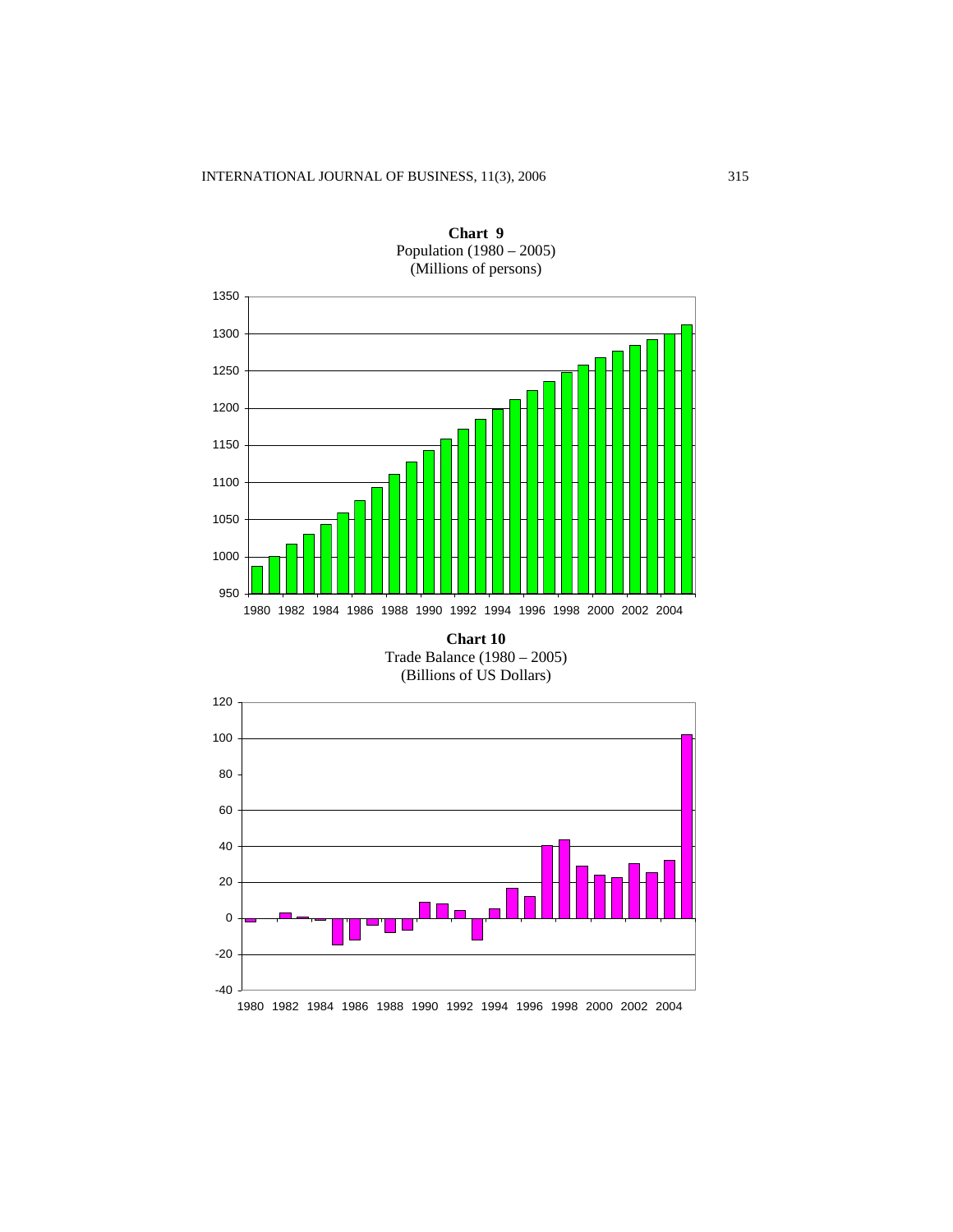

1982 1984 1986 1988 1990 1992 1994 1996 1998 2000 2002 2004

**Chart 11** Exports (1980 – 2005) (Billions of US Dollars)

316 Klein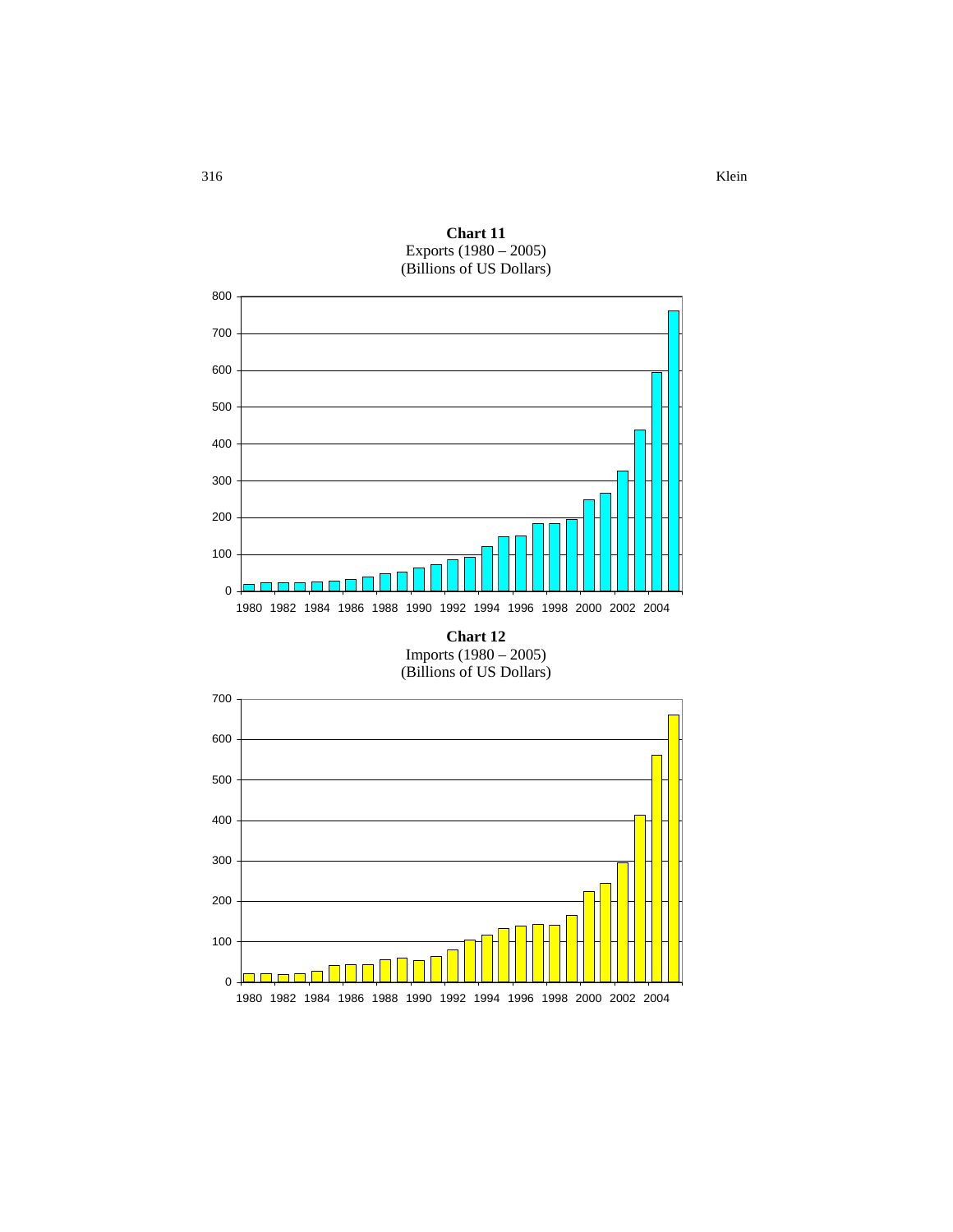

**Chart 13** Foreign reserves (1982 – 2005) (Billions of US Dollars)

**Chart 14** Foreign Direct Investment, Signed (1984 – 2005) (Billions of US Dollars)